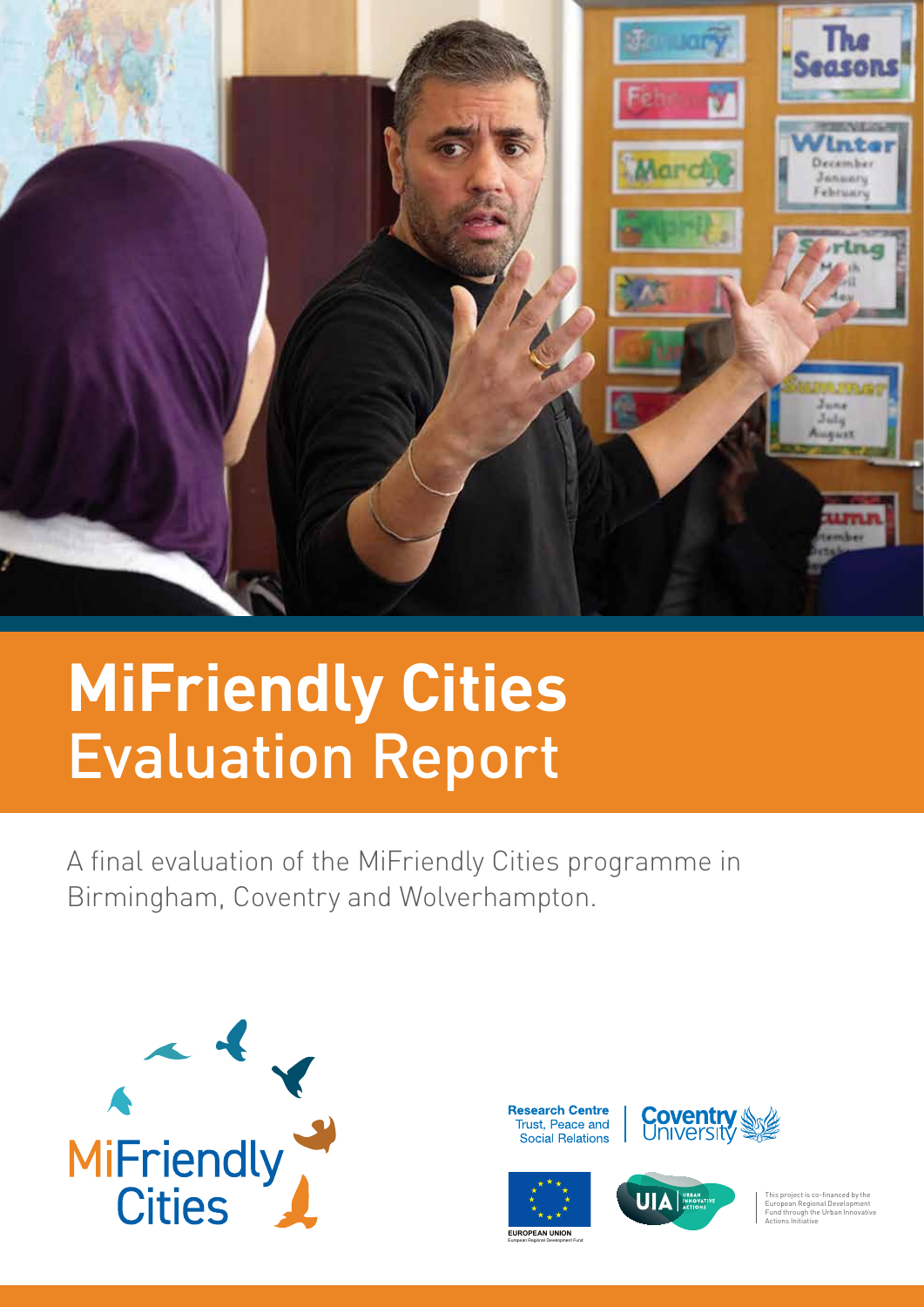CONTENTS **3**

#### **Executive Summary 4**

#### **1. Introduction 6**

- 1.1. MiFriendly Cities 6
- 1.2. Evaluation Context and Aims 7
- 1.3 Centre for Trust, Peace and Social Relations, Coventry University 7

#### **2. Methodology 8**

- 2.1. Methods
- 2.2. Limitations

#### **3. A Theory of Change for MiFriendly Cities 10**

- 3.1. What is a Theory of Change? 10
- 3.2. Getting to the Theory of Change 10 and 10 and 10 and 10 and 10 and 10 and 10 and 10 and 10 and 10 and 10 and 10 and 10 and 10 and 10 and 10 and 10 and 10 and 10 and 10 and 10 and 10 and 10 and 10 and 10 and 10 and 10
- 3.3. The Overarching Aim of MiFriendly Cities 12
- 3.4. MiFriendly Cities Activity and Outcomes 13
	- 3.4.1. MiFriendly Markets and Aspirations 13
	- 3.4.2. MiFriendly Voice & Citizenship and Support & Access 13
	- 3.4.3. MiFriendly Connections and Social Action 13
	-
	- 3.4.4. MiFriendly Evidence and Partnership 14

- 4.1. MiFriendly Demographics 15
- 4.2. Issues with the Data 18
- 4.3. MiFriendly Actions 19
- 4.4. Overall 22

- 5.1. MiFriendly Markets 23
- 5.2. MiFriendly Aspiration 24
- 5.3. MiFriendly Voice and Citizenship 25
- 5.4. MiFriendly Support and Access 26
- 5.5. MiFriendly Connections 27
- 5.6. MiFriendly Social Action 28
- 5.7. MiFriendly Evidence 29
- 5.8. MiFriendly Partnership 31

# **4. MiFriendly Data 15**

#### **5. MiFriendly Narratives 23**

#### **6. MiFriendly Key Themes and Insights 33**

- 6.1. The Challenge of Definition 33
	- 6.1.1. What do we mean by 'migrant'? 33
	- 6.1.2. Vulnerability and Integration 34
- 6.2. Holistic Working 34
- 6.3. Covid-19: Resilience, adaption and delivery 35
- 6.4. Programme Structure, Bureaucracy and Management 36
- 6.5. Legacy and Sustainability 38
- **7. Conclusion and Recommendations 41**

## **This report is authored by Dr. Dan Range, Zsófia Hacsek and Tom Fisher.**

The authors and all those involved in producing this report would like to thank their colleagues at MiFriendly Cities for their time and input into the data collection and reporting.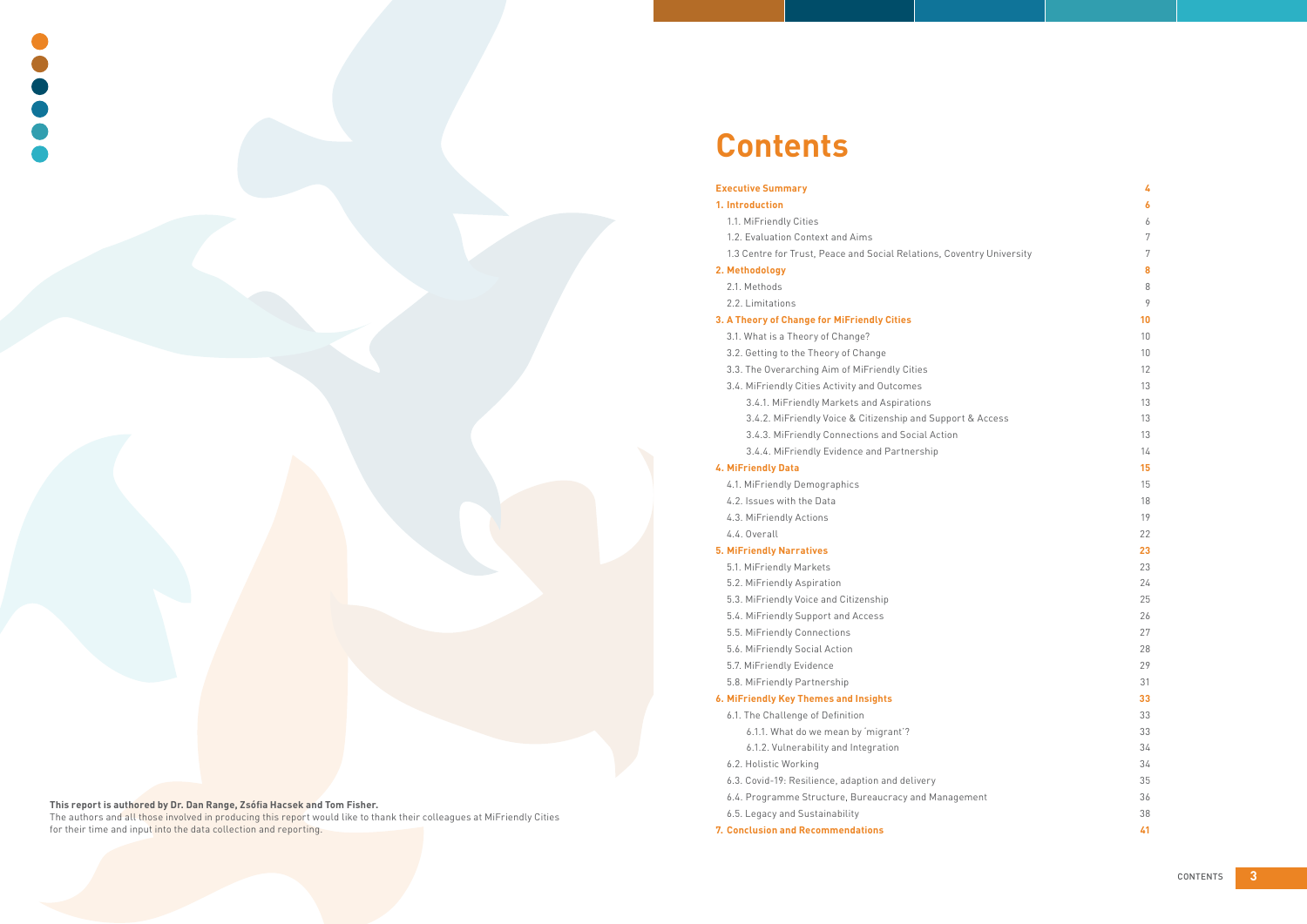The MiFriendly Cities programme was a 3 year initiative in Birmingham, Coventry and Wolverhampton which aimed at developing innovative, community-led and sustainable approaches to enhancing the contribution of refugees and migrants across the region. This was funded in October 2017 by the European Union's Urban Innovation Fund (UIA).

The programme represented a landmark intervention in terms of scale and breadth with regards to what has been previously attempted in both the UK and the EU. Including language classes, employment support, the chance to learn (and be accredited for) new skills, to set up a business or to develop a community project, the programme identified and delivered 31 different actions. These, delivered by 11 programme partners, were designed to both help the region's communities get the maximum benefit from migration but also to improve the sense of belonging and inclusion for those coming into the region.

This report finds that MiFriendly Cities has been a well-run programme that has made positive differences to the lives of those it worked with, and in the 3 cities in which it operated. Many of the outcomes of the programme have been innovative, sustainable and community-led. This is in-line with the original goals and expectations for the programme. It is a very real achievement that this delivery, and subsequent outcomes, have occurred in an unprecedented period of political and social upheaval in the UK and, also, in the midst of a pandemic and global shutdown.

In spite of the external circumstances in which the programme run, MiFriendly Cities engaged directly with at least 1,370 participants across Birmingham, Coventry and Wolverhampton. These participants came from at least 99 different countries and represented a full spectrum of ages and migrant statuses and experiences. The indirect reach of the programme was incalculable but many multiples of those directly engaged. This took place over 30 distinct areas of work. Here the partners met or overachieved on targets in 26 of these. This includes the delivery of 394 Share My Language sessions, 95 rights awareness sessions delivered to young people, at least 16 new social enterprises being started and 79 Citizen Social Scientists being trained.

MiFriendly Cities developed innovative ways of working with migrants and growing migrant-led social action and voice in the 3 cities and has left an evidence base of changing policy, practice, aspiration and integration for the best amongst migrants, non-migrants, employers and those seeking to work with migrants in the 3 cities.

Documents such as a guide for employers to employing migrants and "A guide to developing a MiFriendly City" online guidebook enable the influencing of change for the better in terms of migrant support across the 3 cities and beyond.

That MiFriendly Cities was able not only to produce positive outcomes, but to learn from these and share them, was a focus of the programme from the very beginning. Key transferable learnings from the programme are:

- • An open approach without barriers to entry for programmes work in engaging a wide range of participants and in creating social and cultural contact between people of different backgrounds. This is important for both programme reach and in promoting integration and positive social relations.
- • Convening a partnership with a wide range of organisations from different sectors, including statutory and community & voluntary, allows for a wide range of skills and experience to be harnessed and promotes more effective and holistic ways of dealing with participant need.
- • Successful engagement of migrants and migrant groups with the offer of development and assistance in meeting aspirations is an effective way of promoting migrant-led social action and raising the profile and influence of migrant people and populations. However, projects and initiatives take time to develop and take off and that engagement and the building of social capital with migrants can be a longer term process that is non-linear.

This report evidences that MiFriendly Cities has improved the lives and opportunities of people living Birmingham, Coventry and Wolverhampton and has worked to make the 3 cities more cohesive and better places to live for all. A major challenge now faces the cities and partners in continuing and building upon this work. Legacy and sustainability planning has been strong with some works continuing and partners collaboratively securing further funding from new sources. However, other areas of the MiFriendly Cities work have either been wound down or ceased operating completely and, where trust and engagement has been built with local migrant communities, the partnership should aspire to keep these connections and relationships open.

The programme could not have been delivered without the confidence, and funding, of the UIA, and they are to be commended for supporting and enabling MiFriendly Cities. The recommendations made by this report are drawn from the evidence and experience of MiFriendly Cities to positively impact on how the UIA and other funders can award and plan similar future works, and how funded organisations can deliver, more effectively and impactfully. That the MiFriendly Cities programme was required to address the deficits that migrants from all backgrounds and in all cities face emphasises the pressing need for such programmes and the importance of learning from them.

With this in mind recommendations are split into 3 sections.

For the UIA in funding and developing future programmes similar to MiFriendly Cities in aim and/or scale, we recommend that:

- 1. Longitudinal studies of programme impact, sustainability and legacy are considered. This evaluation, and indeed any end of programme piece, is a snapshot in time and cannot, by definition, capture tangible outcomes around post-programme impact or evidence good practice definitively.
- 2. Closer liaison takes place with all programme partners and not just those managing programme contracts. This greater visibility could include regular attendance at programme meetings and one to one dialogue with individual partners.

With regards to cities looking to use the model of cross sector partnership working to become more migrant friendly, we recommend that:

- 3. A co-produced and agreed terms of reference between partners which covers any disputed or contentious terms be put in place in the early stages of collaboration.
- 4. Legacy and sustainability planning for the programme and programme end begins at the earliest practicable point.
- 5. A holistic working with clients/participants be employed. This helps to address issues that an individual has before they become a crisis point and encourages effective cross-referral between partners.

6. Initiatives which produce further outcomes, such as Citizen Social Science courses and the research undertaken by participants, be run early in the programme lifecycle to give fuller scope for impact.

Finally two more general recommendations around programme management are made. These are that:

- 7. There should be a standardisation of reporting data and typology across partners at the beginning of the programme. This should include standardised demographic data collection and should, if possible, be in-line with that collected at a national governmental level. In the UK this would be the usage of ONS data typologies.
- 8. Non-linear targets be employed in programme management and monitoring, especially in instances of new projects or programmes being launched. Few programmes or projects launch straight into the most productive phases of their lifecycle, and employing linear targets can lead to a deficit approach whereby providers are playing catch up to targets right from the start. This can be damaging to morale and working relationships.

# **Executive Summary**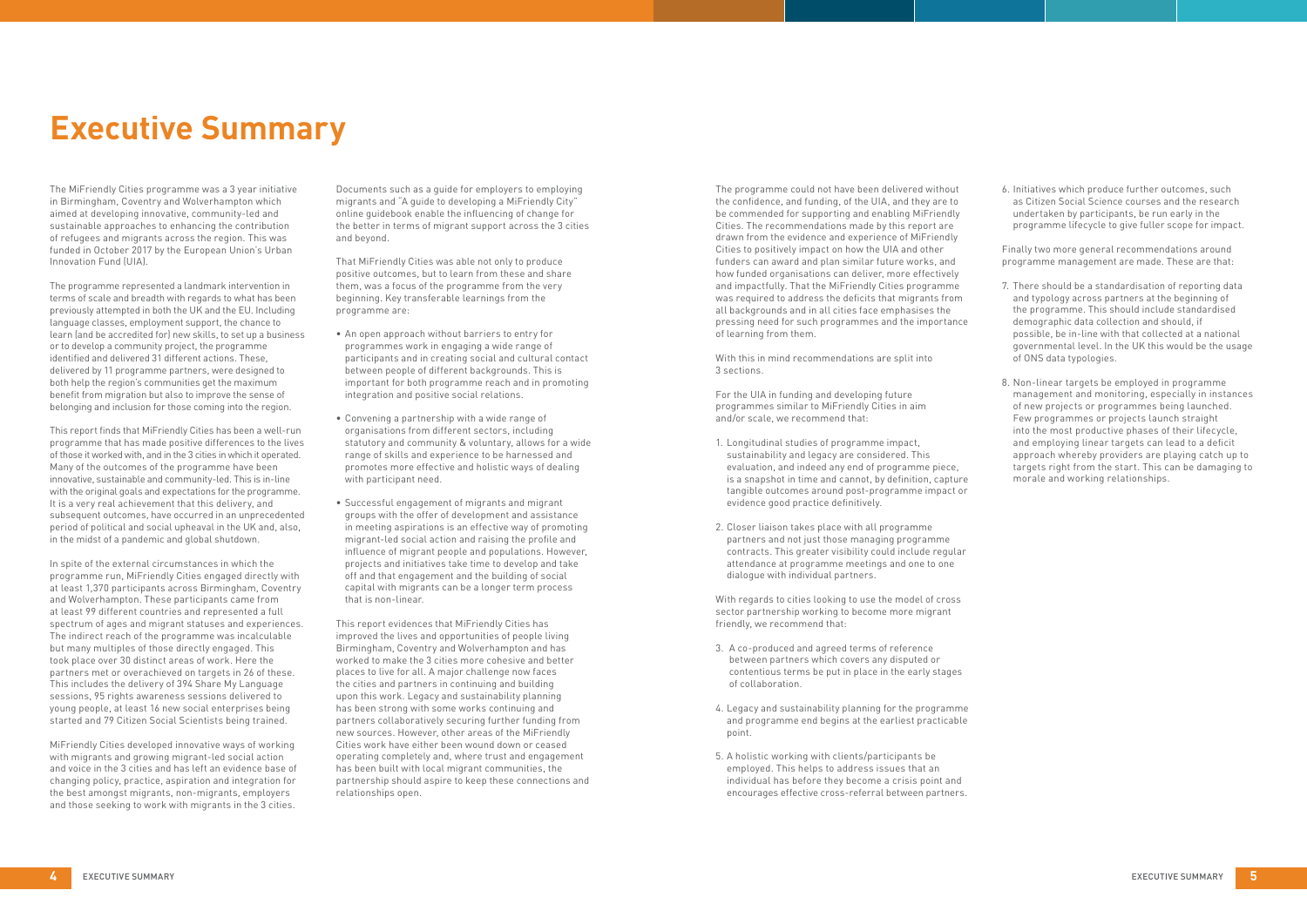# **1.1. MiFriendly Cities**

In October 2017 the EU's Urban Innovation Fund (UIA) awarded the MiFriendly Cities (MIFC) programme over £4m in a 3-year initiative. This programme, focussed in the 3 West Midlands cities of Birmingham, Coventry and Wolverhampton and aimed at developing innovative, community-led and sustainable approaches to enhancing the contribution of refugees and migrants across the region.

The programme identified and delivered 31 different actions which were designed to both help the region's communities get the maximum benefit from migration but also to improve the sense of belonging for those coming into the region. Amongst others, programme interventions here included language classes, employment support, the chance to learn (and be accredited for) new skills, to set up a business or to develop a community project. This represented a landmark intervention in terms of scale and breadth with regards to what has been previously attempted in both the UK and the EU.

This innovative partnership of public, private and voluntary sector organisations was drawn from across the West Midlands and brings together a unique networks of skills, experience, knowledge and stakeholder reach. In many instances MiFriendly Cities was the first time that these partners had worked together. They were united by the ethos and aim of understanding how we can all benefit from integrated communities and the importance of recognising and the promoting the valuable contribution that refugees and migrants can, and do, make to the communities in which they live.

# **1.2. Evaluation Context and Aims**

The MiFriendly Cities programme, when it was devised and launched, was an ambitious, large scale and revolutionary idea and series of proposed work packages. Over the duration of the programme, which has included Britain leaving the European Union and the Covid-19 pandemic, over 1,370 people in the 3 cities have been directly involved as participants and the scope of the programme and the subsequent impacts of it have grown beyond anything that could have been feasibly envisaged or planned for. Many more people have been involved indirectly with the work of the programme across the 3 cities. It is no exaggeration to say that MiFriendly Cities outgrew the original bid and plans in terms of both complexity and delivery.

- To show how MiFriendly Cities was delivered in Birmingham, Coventry and Wolverhampton.
- To assess the impact of the MiFriendly Cities programme and to determine the extent of effectiveness of programme delivery.
- To highlight areas of innovation, learning and other key themes for those involved in MiFriendly Cities, as well as those involved in other projects and programmes.

This report is an evaluation of what MiFriendly Cities was, what it has become and what it achieved. Through this we seek to learn lessons from the programme and the delivery of it which can improve future practice in the 3 cities and beyond. Though programme specific targets and indicators are referenced and referred to, this is not a monitoring piece and, as such, is outcome, not output led.

It is recognised by all involved in the programme that the most important aspect of the work undertaken in the name of MiFriendly Cities was to improve the outcomes, and therefore lives, of people living in Birmingham Coventry and Wolverhampton. By understanding what did and didn't work well in the 3 cities, the legacy of MiFriendly Cities will hopefully be seen in other cities across Europe and the wider world which also seek to improve outcomes and lives for their citizens, both new and old.

All large programmes have areas of work which could be improved or which could have been delivered differently, and MiFriendly Cities acknowledges the importance of an honest appraisal of all areas of the programmes. Ultimately for the 3 cities, this has been a landmark programme in terms of its approach to migration integration and support. The aim of this piece is not just to assess and document the value and legacy of the work, but also to ensure that the participant cities, and others, are able to deliver better and more effectively in the future because of this documenting of lessons learned.

At, and since, inception MiFriendly Cities has aspired to be innovative, sustainable and community-led. Guided by these aspirations, the foci of this report, therefore, are:

### **1.3 Centre for Trust, Peace and Social Relations, Coventry University**

The Centre for Trust, Peace and Social Relations (CTPSR) led the evaluation of the MiFriendly Cities programme and authored this report. CTPSR is a multidisciplinary, applied research centre based at Coventry University. Our focus is on research and action which grows the capacity of all actors to work towards peaceful and resilient societies. Building on Coventry's history in peace, reconciliation and social cohesion, we bring together expertise from across the world and every aspect of the social sciences and humanities to strengthen our understanding of the greatest challenges and opportunities arising from an ever-changing and connected world. We provide evidence and support on issues as diverse as local multi-faith action in the UK to national peacebuilding initiatives across Africa, aiming to support the work of local practitioners, governments, global organisations such as the UN and everyone in-between.

CTPSR has a strong belief in the importance and power of fair, nuanced and rigorous evaluation research. Our approach is grounded in a commitment to understanding not only the difference made through communitybased action but also the processes, barriers and challenges experienced along the way: we believe it is vital to understand both what the impact is and how it is achieved. Wherever viable, our research is undertaken collaboratively with projects and participants – evaluation should be done with and not to people. Our evaluation approaches are always tailored to the needs of busy projects, working alongside delivery and ensuring wherever possible that everyone is able to benefit from their participation in some way.

# **1. Introduction**

## The MiFriendly City initiative included 11 partners. These are:

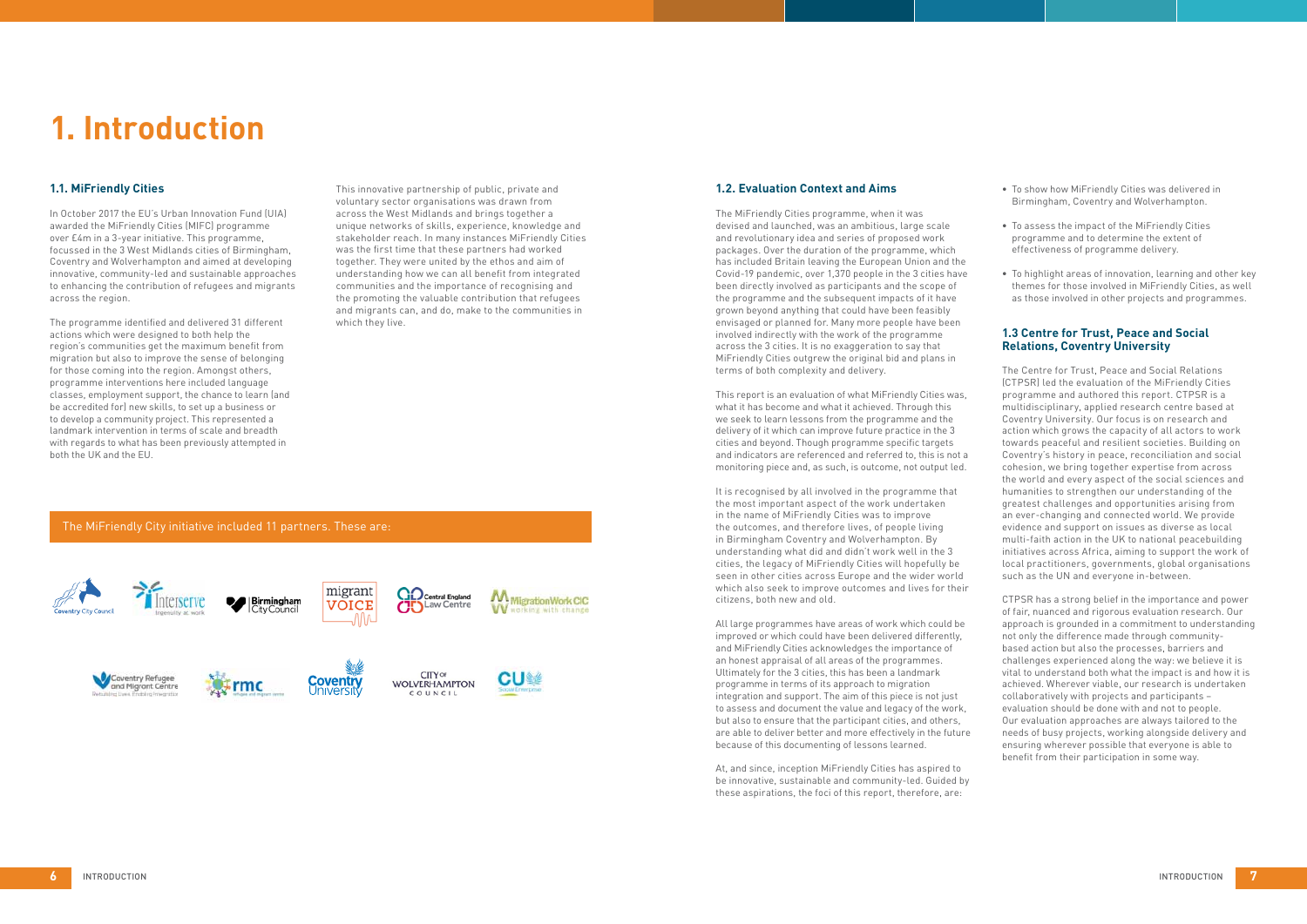The evaluation of the MiFriendly Cities programme is a distinct work package within the programme and presented the CTPSR evaluation team with a clearly defined and detailed brief as to expectations and deliverables for the work. From this, the evaluation team identified suitable qualitative and quantitative methods through which to evaluate the programme and its workings.

The design of this evaluation was guided by two basic principles:

1) *Avoidance of 'one-size-fits-all' evaluations:* Different types of project require different evaluation strategies. A Theory of Change exercise was used to ensure appropriate targeting of evaluation activities i.e. minimising superfluous data collection and generating data relevant to some of the less tangible project outcomes and the ethos of the programme itself.

2) The evaluation team believe that effective evaluations can also have *process benefits*. The team were uniquely placed working with the MiFriendly Cities programme and with partners in an involved yet independent role. This enabled them to capture an understanding of how the projects and work packages function and fit into the wider programme, and by doing this, the team have been able to help them to articulate the underlying logic of their programme and generate new insight about how delivery can be strengthened.

### **2.1. Methods**

The authors of this report took over the evaluation work package after the delivery of the Interim Report in December 2019. Following this, a *Theory of Change* session was convened and conducted with programme partners. This identified the underlying logic of the programme, acted as a team building exercise and mid-point review, and served as an introductory session between partners and the newly installed evaluation team. This comprised of a standard Theory of Change session, starting with the definition of programme aims, followed by a detailed description of activities and, subsequently, of intermediate outcomes. The discussion was captured using flipchart paper and post-it notes in order to enable partners to actively participate in the process. The co-produced diagram was then drafted and approved by partners to form the framework for this evaluation.

Following this, a mixed methods approach employing qualitative and quantitative data collection and analysis methodologies were used to evidence programme delivery and impact. This data informs this report and its findings. Where possible, and appropriate, programme data collected as part of the project management and reporting process was shared with the evaluation team. This took the onus away from already busy programme partners to produce new (and to some degree duplicated) datasets, and allowed for the double checking of data against project management logs and returns to the funder. Coupled with tailored quantitative data collected where needed, this has enabled the collection of a robust and comprehensive dataset.

20 formal semi-structured interviews were conducted with programme partners. These took place towards the end of delivery and supplement around 40 other shorter interviews with partners which took place during the programme. All partners were interviewed at least once, and thematic areas of discussion were structured around themes identified in the Theory of Change workshops and partner meetings.

Informed consent was provided for all interviews and observations. Where possible, consent was given in writing. Where this was not possible or deemed inappropriate (e.g. due to sensitivity around signing forms or logistical reasons), then informed consent was provided verbally.

The coding and analysis of the interviews, however, did not take place until after the analysis of the quantitative data was complete, allowing the findings from the quantitative data to inform the coding structure of the qualitative data. A hybrid coding approach of using deductive and inductive coding methodologies was employed. This content analysis model was used to analyse the interview data and to pick out recurring terms, sentiments and patterns and ensures that the findings are data-led and not researcher-led.

Qualitative data gathered in interviews was supplemented with ethnographic observations and notes from focus groups and workshops drawn from across the programme.

# **2.2. Limitations**

This is a robust evaluation piece with a tested methodology and an experienced team. However, all research and evaluation has weaknesses and limitations. In this, the limitations stem from the data on which the evaluation is based. The evaluation team would like to recognise the efforts made by all partners to support the evaluation process and document that they facilitated swift access to project records, made themselves available for interviews and, where needed, they facilitated contact with their external partners and other stakeholders. Much more data was made available than was originally anticipated. The evaluation team had, however, very limited direct access to programme participants. In part this is related to the sensitivities of the programme and the vulnerabilities of some participants and their families. However, this lower level of direct engagement with participants is also due to the Covid-19 pandemic and issues around engagement, direct or otherwise, during the period of data collection.

# **2. Methodology**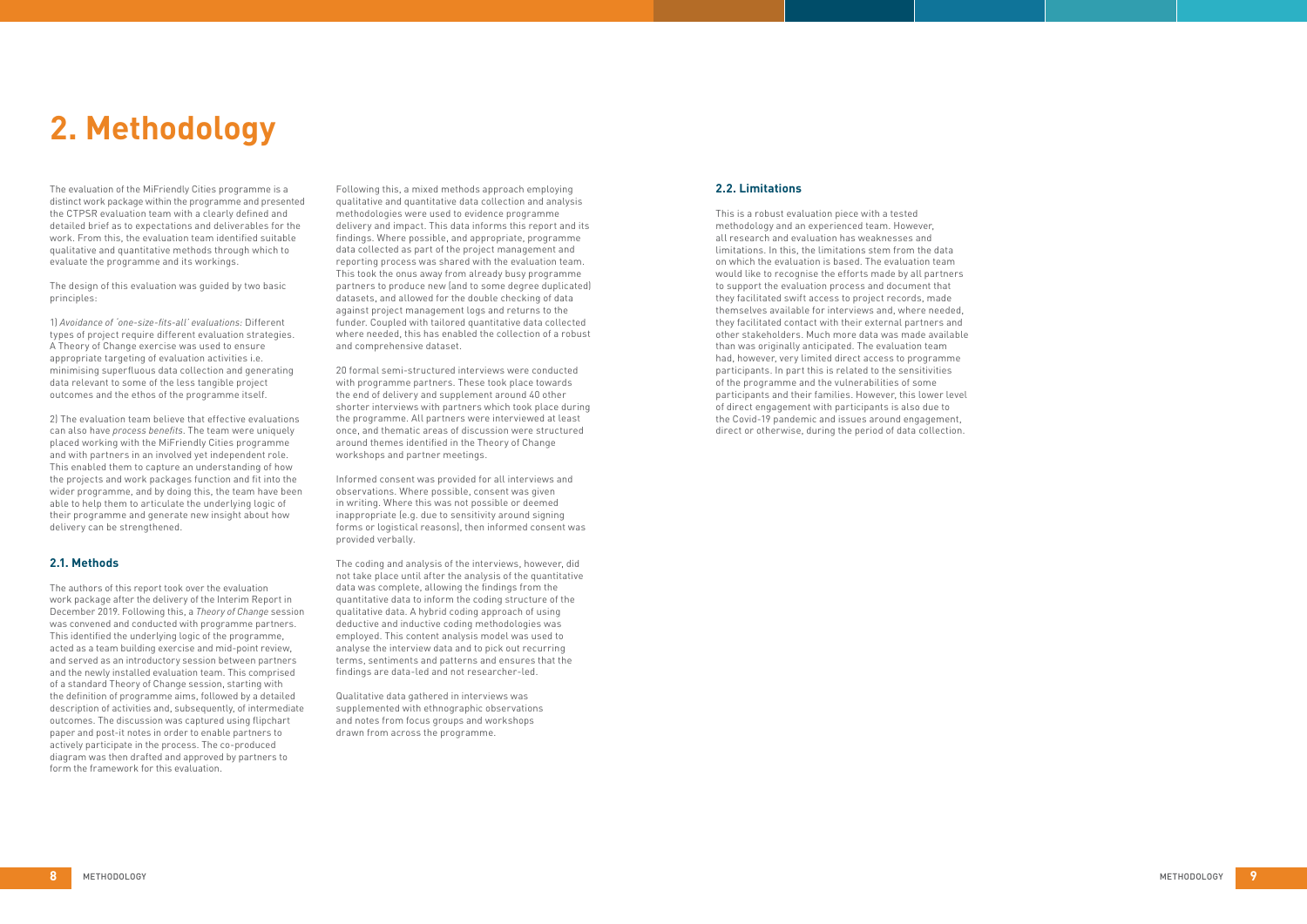Beginning in February 2020, a process was led by the evaluation team which aimed to construct a jointlydeveloped view of the 'change logic' of the MiFriendly Cities programme. A range of methods were used in the early parts of the programme to develop initial frameworks and tables for evaluation, looking at how the outputs of the programme could be grouped together and measured in a coherent manner. Out of necessity, much of this foundational work was based on how the programme looked on paper and what partners assumed would be achieved relevant to the original proposal. After more than half of the delivery period had passed and with a change in the evaluation team staffing, there was an opportunity to pause and bring partners together to reflect on how the programme was performing in reality and how it was being received by beneficiaries. This was an inclusive process, involving lots of reflection and discussion with each partner, which ultimately delivered a one-page vision of the programme, co-developed across the partnership. The Theory of Change became a central feature of the programme, key to how the impact of the programme was discussed, influencing multiple other communications and documents, including videos, toolkits, staff recruitment, academic articles and events. It also provided an effective foundation for evaluation and, thus, is central to the structure of the evaluation team's analysis and this report.

From interviews conducted after the Theory of Change process, the opportunity to reflect and take ownership of the programme was highly valued by partners. Crucially, as explored later in this report, the chance to have open, honest, less-structured discussions about what change was viable and desirable was seen as a key, positive turning point for many in how they related to the programme. This section presents the Theory of Change and provides some narrative around how the theory was created and the more detailed logic and assumptions which sit beneath it.

# **3.1. What is a Theory of Change?**

# **3. A Theory of Change for MiFriendly Cities A Theory of Change for MiFriendly**

Theory of Change is simply a logical way of demonstrating how social interventions can be conceptualised and organised around the changes they create in relation to a particular social issue. The process is designed to show how the **activities** of a project, programme or organisation (such as delivering training) create intermediate **outcomes** during and after their delivery (such as increased skills and confidence) which logically link to each other and an overarching social **aim** (e.g. improved support services for a population). Crucially, a Theory of Change is an assumption-based model which creates a set of theoretical and causal links to be tested through implementation and evaluation.

# **3.2. Getting to the Theory of Change**

For those looking to replicate the use of Theory of Change in similar programmes, a short description of the process follows.

A series of facilitated workshops and one-to-one discussions took place with representatives from across the partnership, from those who have been involved since before the programme's launch to those who were still in their induction phase. Participants were led by the evaluation team through three activities which aimed:

- 1. To collectively create an **aim** which in one short sentence describes what the MiFriendly Cities programme is trying to achieve, which all other change can feed into;
- 2. To consider and list the individual and everyday **activities** that comprise this area of work, which were then organised by their purpose rather than by when and where they happen or who is responsible for them; and
- 3. To theorise how each area of activities creates positive change in and beyond the three cities, based on assumptions of how that change takes place within a complex external environment. These are called **outcomes**.

The evaluation team's approach in this is to ensure that every voice in the process has equal weight. The final wording of the Theory of Change is a coherent bringing together of a wide range of people, from senior representatives from Coventry City Council who have oversight of the whole programme to volunteers who are former beneficiaries. The language is kept purposely simple and to-the-point to ensure accessibility, and the whole diagram underwent five iterations of comments, critique and amendments over the course of the programme to ensure its relevance to all partners and reflect changes in the external environment.

The diagram can be seen in full in Figure 1.

| Aim               |                                                                                                                                                                                                                                                                                                                                                                                                    | Cities in which migrants are better al                                                                                                                                                                                                                                                                                                                                                                                        |                                                                                                                                                                                                                                                                                                                                                                           |                                                                                                                                                                                                                                                                                                                                                                               |
|-------------------|----------------------------------------------------------------------------------------------------------------------------------------------------------------------------------------------------------------------------------------------------------------------------------------------------------------------------------------------------------------------------------------------------|-------------------------------------------------------------------------------------------------------------------------------------------------------------------------------------------------------------------------------------------------------------------------------------------------------------------------------------------------------------------------------------------------------------------------------|---------------------------------------------------------------------------------------------------------------------------------------------------------------------------------------------------------------------------------------------------------------------------------------------------------------------------------------------------------------------------|-------------------------------------------------------------------------------------------------------------------------------------------------------------------------------------------------------------------------------------------------------------------------------------------------------------------------------------------------------------------------------|
|                   |                                                                                                                                                                                                                                                                                                                                                                                                    |                                                                                                                                                                                                                                                                                                                                                                                                                               |                                                                                                                                                                                                                                                                                                                                                                           |                                                                                                                                                                                                                                                                                                                                                                               |
|                   |                                                                                                                                                                                                                                                                                                                                                                                                    | More employers in the 3 cities adopt migrant-friendly<br>policies and practices and migrants gain more and better<br>jobs, careers and life opportunities                                                                                                                                                                                                                                                                     |                                                                                                                                                                                                                                                                                                                                                                           | Migrants make a greater contrib<br>having better support and social r<br>and greater social                                                                                                                                                                                                                                                                                   |
|                   |                                                                                                                                                                                                                                                                                                                                                                                                    |                                                                                                                                                                                                                                                                                                                                                                                                                               |                                                                                                                                                                                                                                                                                                                                                                           |                                                                                                                                                                                                                                                                                                                                                                               |
|                   | <b>Employers are more</b><br>aware of migrant<br>issues and are more<br>prepared, confident<br>and willing to employ<br>migrants                                                                                                                                                                                                                                                                   | Migrants have greater<br>aspirations, more<br>qualifications and are<br>better prepared for<br>employment                                                                                                                                                                                                                                                                                                                     | More security for<br>migrants and better<br>representation and<br>voice for migrants<br>in political, civil and<br>civic life                                                                                                                                                                                                                                             | More migrants are<br>aware of and use<br>support services and<br>have better support<br>in housing, health and<br>other areas of need                                                                                                                                                                                                                                         |
| Intermediate      |                                                                                                                                                                                                                                                                                                                                                                                                    |                                                                                                                                                                                                                                                                                                                                                                                                                               |                                                                                                                                                                                                                                                                                                                                                                           |                                                                                                                                                                                                                                                                                                                                                                               |
| <b>Outcomes</b>   | <b>Employers have more</b><br>tools, training and<br>guidance on employing<br>migrants and migrant<br>employment issues                                                                                                                                                                                                                                                                            | More and better<br>support and training<br>for migrants leading to<br>greater self-efficacy<br>around employment<br>and opportunities                                                                                                                                                                                                                                                                                         | Migrants are better<br>aware of and able to<br>exercise and voice<br>their legal rights<br>and democratic<br>responsibilities                                                                                                                                                                                                                                             | More help and<br>information for<br>migrants in key areas<br>and more capacity in<br>connecting migrants<br>with services                                                                                                                                                                                                                                                     |
|                   |                                                                                                                                                                                                                                                                                                                                                                                                    |                                                                                                                                                                                                                                                                                                                                                                                                                               |                                                                                                                                                                                                                                                                                                                                                                           |                                                                                                                                                                                                                                                                                                                                                                               |
|                   | More and better<br>working relationships<br>between those<br>working to support<br>migrant integration<br>and local employers                                                                                                                                                                                                                                                                      | Local migrant<br>support and training<br>services gain a better<br>understanding of<br>migrant training needs<br>and aspirations                                                                                                                                                                                                                                                                                              | More training, support<br>and awareness<br>raising on migrants'<br>legal rights and<br>responsibilities in<br>cities                                                                                                                                                                                                                                                      | Better understanding<br>of migrant support<br>needs and more<br>investment in migrant<br>support charities                                                                                                                                                                                                                                                                    |
|                   |                                                                                                                                                                                                                                                                                                                                                                                                    |                                                                                                                                                                                                                                                                                                                                                                                                                               |                                                                                                                                                                                                                                                                                                                                                                           |                                                                                                                                                                                                                                                                                                                                                                               |
| <b>Activities</b> | <b>MiFriendly Markets</b><br>Informing and<br>influencing local<br>labour market<br>structures                                                                                                                                                                                                                                                                                                     | <b>MiFriendly</b><br><b>Aspiration</b><br>Training, skills,<br>education and<br>enterprise                                                                                                                                                                                                                                                                                                                                    | <b>MiFriendly Voice</b><br>and Citizenship<br>Legal rights and<br>responsibilities<br>and democratic<br>participation                                                                                                                                                                                                                                                     | <b>MiFriendly Support</b><br>and Access<br><b>Support and</b><br>empowerment for<br>vulnerable people                                                                                                                                                                                                                                                                         |
|                   | • Employment brokerage,<br>business leader forums<br>and employer training<br>• Social innovation<br>projects to tackle<br>migrant discrimination<br>and exploitation in the<br>labour market<br>• Policy briefs on<br>structural barriers and<br>opportunities for change<br>in employment support<br>and structures<br>• Engagement with the<br>media<br>• Employers migrant<br>employment guide | • Entrepreneurship<br>training and support<br>• Training on digital<br>fabrication<br>• Work placements and<br>apprenticeships<br>• Employment clinics and<br>drop-in sessions<br>· Social innovation<br>projects inspiring<br>refugees to attend<br>universities, maths and<br>literacy for children,<br>book clubs and literacy<br>support for adults<br>• Training in social<br>science research and<br>citizen journalism | • Legal health checks<br>• Social innovation<br>projects on rights,<br>responsibilities and<br>active citizenship (e.g.<br>voter registration,<br>dangerous driving<br>awareness)<br>• Citizenship and Know<br>Your Rights training<br>and Know Your Rights<br>multilingual literature<br>• Awareness raising on<br>social media<br>• Media lab and citizen<br>journalism | • Network of Health<br>Champions<br>• Mental health<br>awareness raising and<br>family counselling skills<br>• Sessions to tackle<br>isolation<br>• Social innovation<br>projects on housing,<br>homelessness and those<br>with no recourse to<br>public funds<br>• Capital investment and<br>support for migrant and<br>refugee charities<br>• Legal advice and case<br>work |



throughout project

**Figure 1: A Theory of Change for MiFriendly Cities**

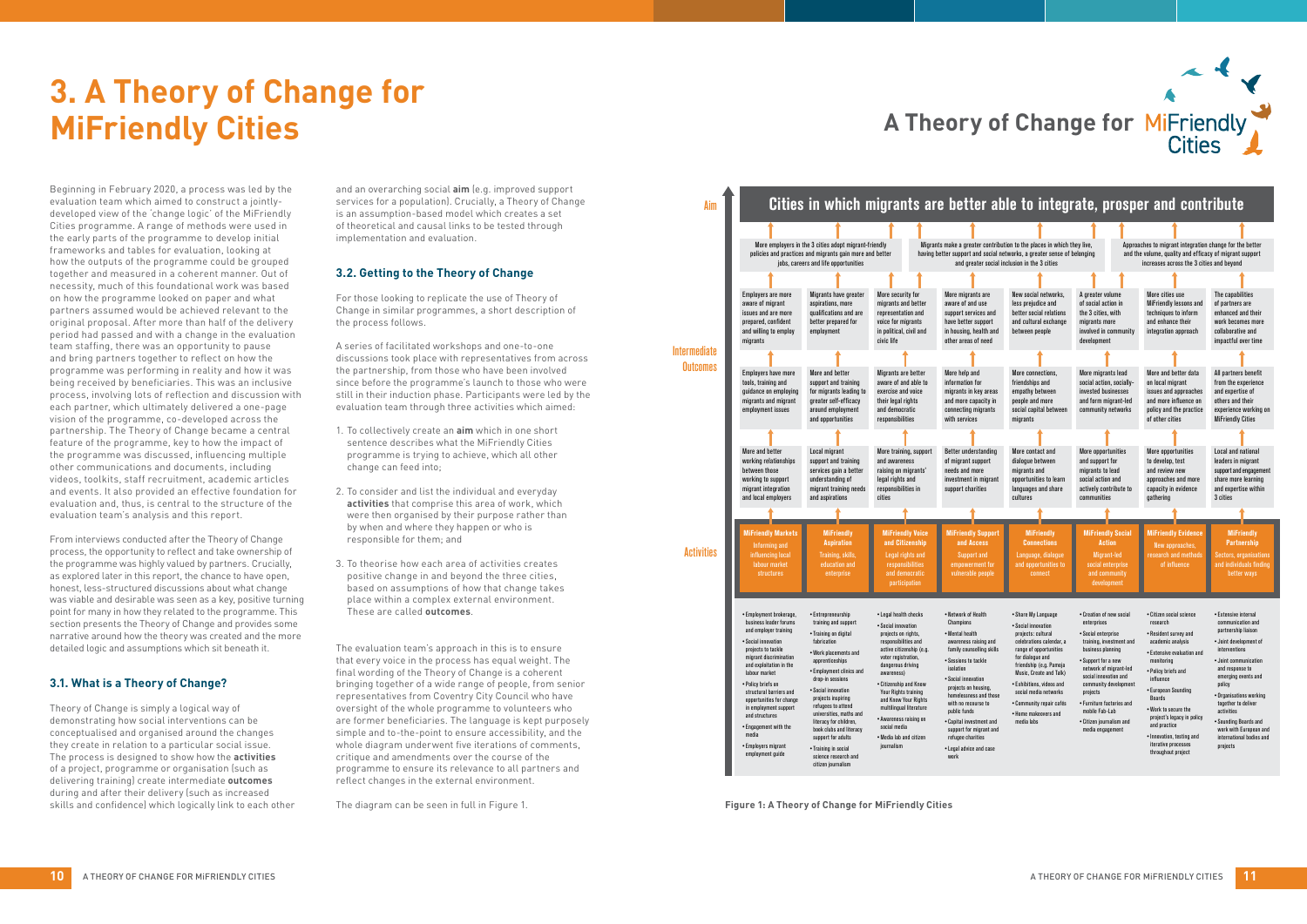# **3.3. The Overarching Aim of MiFriendly Cities**

Many of the discussions with partners about what the programme was aiming to achieve began with the language, ethos and vision contained within the bid: the focus on reaching and supporting migrants, on partnership and on innovation. The evaluation team, however, purposely asked partner representatives to follow the logic of these aspirations a little further in their minds and consider what the legacy of the programme will be overall, beyond how this is different to their core work: what will their local area look like if the programme is innovative, partnership-focused and successful in supporting migrants? What will the change achieve and for whom? From this discussion, an overarching aim was developed, critiqued, changed and agreed:

*'Cities in which migrants are better able to integrate, prosper and contribute.'*

This sentence reflects the many aspects of partner's visions which came to the fore, reflecting not just their roles in the programmes but also the ethos of the partner organisation to which they belong. The final aim is carefully constructed to bring together 4 key aspects of the programme team's aspirations:

- 1. **Cities**. As stated at regular points in this report, this programme is focused on cities as places of change, action and identity. For the MiFriendly Cities team, cities are not just places in which migrants live and work, and where migrants interact with non-migrants in the course of everyday life: cities represent efficient, extant units of governance: places in which charities, councils, businesses, universities, and citizens can bring their capacity together to change lives. In tackling national issues, modern urban planning and city management approaches rely and thrive upon the convergence: of teams, departments, organisations and sectors within cities. Beyond this, holding cities as the critical lens of action allows the programme to nudge city leaders, local authorities, charities, etc. to look outside their boundaries for practices, comparisons and inspiration: three cities learning from each other, hoping to inspire other cities in migration policy and practice.
- 2. **Integrate.** The term integration was a common feature of the Theory of Change discussions. This is not surprising given the reliance and prominence of this term in UK government policy since 2010. For this

programme, however, the inclusion of 'integration' reflects the desire to support migrants in feeling that they belong in the three cities – through social networks, through contacts with those from different backgrounds, through support and connection with local authorities and through socially-minded contribution (such as volunteering, journalism or research). Underlying this, for many but not all, was a need to distinguish this focus from a perceived preoccupation with economic contribution which, particularly for many of the non-statutory partners, was felt to be overly dominant in policy and popular discourse. The programme took place through the peak of the public discussion around Brexit, in which migration and the role of migrants in the UK was central. For MiFriendly Cities, in response to this context, it is important to support a human-centric and humanising approach to migration which first sees people's aspirations as independent to and prioritised over the job roles people could fulfil, the employment capacity people represent, the skills people can bring, etc. The inclusion of 'integrate' is a subtle nod from the programme to the idea that whilst economic contribution and supporting meaningful employment is critical, social capital, belonging and sociocultural diversity are as important, particularly if the programme is to avoid contributing to the ongoing dehumanisation of migrants in policy, media and beyond.

3. **Prosper and Contribute.** MiFriendly Cities does have a clear focus on employment but in a particular, nuanced way. Migrants, in the context of the programme, are viewed as in need of a range of services to support them to find employment: in understanding the UK system, in growing careers and in finding sustainable livelihoods. As will be shown in the activities of the programme, though, there are purposely two qualitatively-distinctive features of the programme's handling of this area: 1) a focus not just on getting people jobs but on realising and supporting people's skills and aspirations and 2) a recognition of the need to work with the markets in which migrants are to be employed as well as individual migrants. These features are explored in more detail later in this section, but overall this focus relates to the programme's ambition for sustainable change in structures and lives, beyond the short-term activities of the programme. Beyond employment, the programme's use of 'prosper' also relates to the desire to support wellbeing and the overcoming of a range of challenges and inequalities faced by migrants, refugees and asylum seekers across the UK.

# **3.4. MiFriendly Cities Activity and Outcomes**

The programme represents a large, diverse number of interventions, from research and training through to capital projects and policy influence. A key part of the Theory of Change process was to decouple these activities from the partners leading and delivering them and from the programme's delivery timeline, organising them instead around what they will collectively achieve. Doing so allowed the development of 8 mixed areas of activity, each focused on achieving its own sets of outcomes. For coherence, the Theory of Change shows simply the links between each group of activities and a clear set of outcomes, whereas this report and analysis recognises the more complex links and overlaps between areas. These areas are discussed in brief below and explored further in the MiFriendly Narratives section.

#### **3.4.1. MiFriendly Markets and Aspirations**

As introduced previously, employment, skills, qualifications and opportunities for migrants to develop and prosper are central to the programme. The Theory of Change recognises two distinct but complementary areas of delivery in this area. In MiFriendly Markets, the programme has a wide range of activities which aim to inform and influence employment practices in recruitment, retention, legislation and workplace inclusion. These range from employment guides and training on legal requirements for employing migrants, to employment brokerage activities in which direct contact is made to businesses to understand their attitudes, positions, needs, interests and availability in relation to employing migrants.

In MiFriendly Aspirations, there is a diverse set of activities which aim to provide opportunities and encouragement for individuals looking to gain new skills and access to education (e.g. Citizen Social Science training, digital fabrication training and social innovation projects looking to encourage young migrants to attend university), progress in their careers and/or getting new jobs (e.g. employment drop in clinics).

Together, this is a recognition that supporting migrants with employment skills is an important in migrant support overall but only 'one piece of the puzzle'. The structures and institutions which support and contain employment, education and training, upheld by schools, universities, legislation and employers, need to change in order for significant change to be achieved.

#### **3.4.2. MiFriendly Voice & Citizenship and Support & Access**

These areas of activity recognise the need to provide a range of support services for migrants which address the vulnerability, discrimination, and inequality that many migrants, refugees and asylum seekers in the West Midlands face, but also the need to pair this support with attempts to inform migrants of the legal rights and protections available to them. MiFriendly Cities is committed to provide new, more advanced forms of protection as well as ensuring that migrants can access the protection and security already available to them. The former is about enhancing current provision; the latter is more about a lack of literacy in the way the support systems (such as health services and welfare systems) and democratic institutions operate. As examples of activities in this area, Central England Law Centre undertook significant community outreach, particularly with school-age children, to provide awareness raising sessions.

Under the banner of support & access sits the Health Champions programme which provides a good example of this type of work in aiming to increase migrants' awareness and use of health services and receipt of specific forms of health advice. Another key example is the capital investment into the Coventry Refugee and Migrant Centre, which has expanded its space to be able to support a higher volume of people and to host events which support the migration-related causes.

Again, taken together these two areas of activity represent the need to influence structures which both support and exclude vulnerable groups – through strengthening people's knowledge of democratic routes to change, for example – and the need for individuals to have more skills and knowledge in order to support themselves.

#### **3.4.3. MiFriendly Connections and Social Action**

The assumptions behind these two areas are that social action and social capital go hand-in-hand in supporting migrants to both integrate and prosper. The area of 'MiFriendly Connections' is based on two forms of wellestablished logic: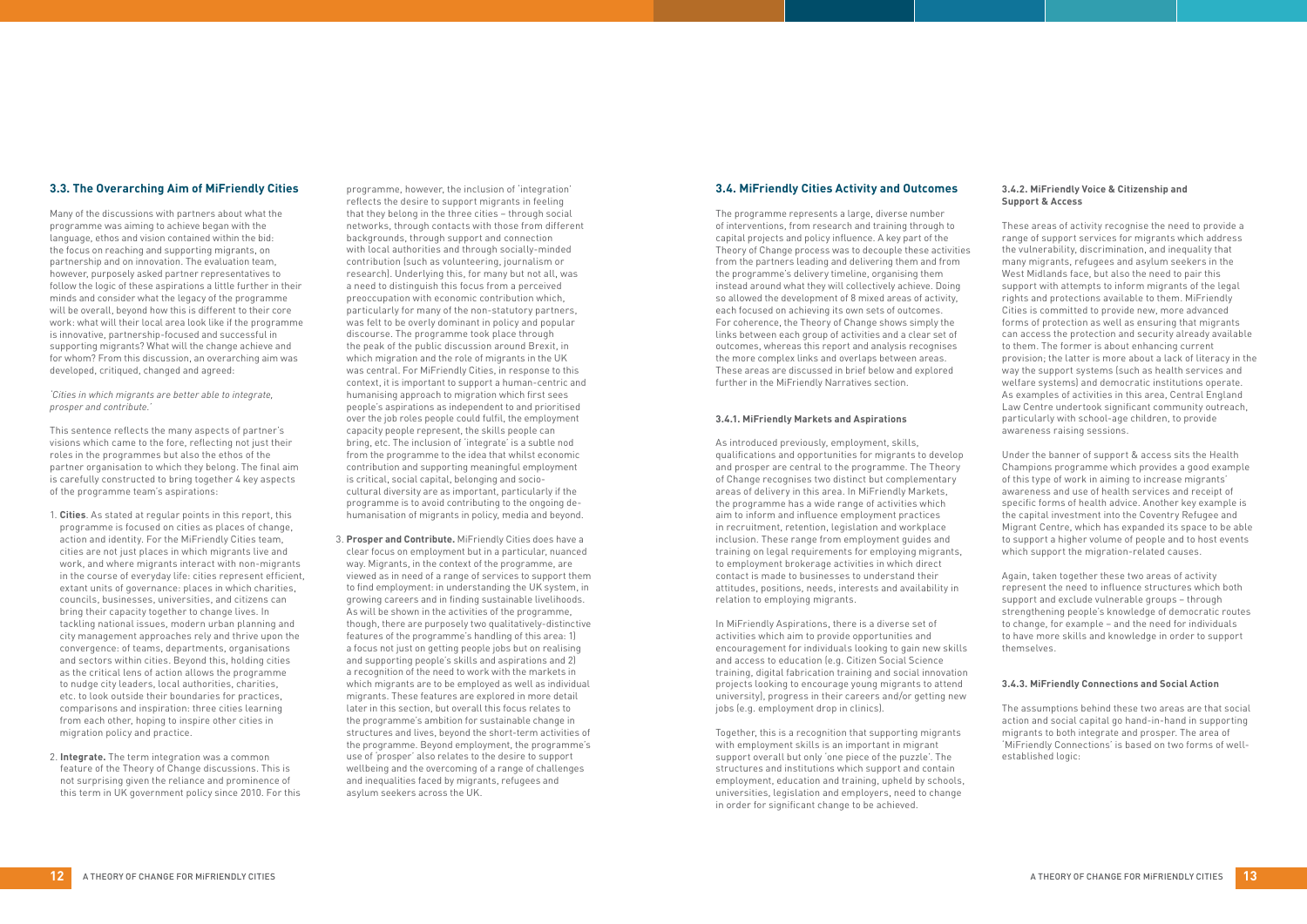- 1. providing opportunities for migrants to come together, share and form networks and friendships will allow for greater social capital within migrant communities and create a whole range of opportunities for people to prosper: support in times of need, feelings of belonging, positive norms around migration in-group identities in the UK, skill sharing, communal knowledge generation, etc. An example of this is Share My Language, a project which aims to support people to meet others and shares aspects of their language and culture.
- 2. providing opportunities for migrants to meet, share with and work with non-migrants (sometimes called 'the host community'), provides opportunities for forms of prejudice, misunderstanding, discrimination and hostility to be overcome and avoided, from both 'groups' – the current government refer to this as 'social mixing' but it's scientific routes begin in the 1950s in the foundations of social psychology, often referred to as 'intergroup contact' (based on G. W. Allport's 1954 book, The Nature of Prejudice). In this field, greater contact and dialogue within particular conditions, including when there is a common goal to work towards, is accepted as a legitimate means through which to reduce prejudice between groups. Tackling hostility and anti-minority/anti-migrant sentiment falls within this area and is a clear part of the MiFriendly Cities desired impact. An example of an activity which fits this is the Home Makeover part of the programme in which migrants are supported to learn and use DIY skills and paired with people in need of home renovations, bringing together migrants and non-migrants towards a common aim of home improvement.

Connected to this latter point, there are also a range of activities focus on social action, social impact and volunteering. These aim to encourage migrants to play an active part in their community through development projects such as, for example, the network of migrantled social innovation projects, citizen journalism and citizen social science research. Also within this area is the social enterprise part of MiFriendly Cities which is focused on supporting – financially and through training and mentoring – migrant entrepreneurs to start new social enterprises and socially-minded small businesses, many of which have been extremely successful and most of which are, as shown in this report, still trading despite the Covid-19 pandemic.

#### **3.4.4. MiFriendly Evidence and Partnership**

Legacy and sustainability is hoped for across almost all activities in the programme but is not more explicitly focused upon than in these two areas. MiFriendly Cities works by bringing together partners over the course of 3 years to work in an intense manner, in new ways and towards a broad set of outcomes: the theory of change makes clear that there are a range of positive externalities anticipated from this process, ultimately enhancing the support and practices of these organisations and the experiences of migrants engaging with them. Similarly, part of the responsibility that comes with the programme's commitment to innovation is a need to use and generate research, evidence and analysis which can itself create change and document the experiences and efficacy of innovative methods. In MiFriendly Evidence, the programme has invested in a mass resident's survey, a range of policy briefs, European sounding boards to share its experiences and an embedding team of evaluators supporting the programme from its inception.

Together, these commitments to research, evidence and partnership working seek to not only influence policy beyond the three cities but also to provide the opportunity for migrant support services and local migration policy enactment to become more effective over time. This longer-term vision is a central part of the programme and a core part of the funder's interests in the MiFriendly Cities model.

The MiFriendly Cities programme generated a wealth of data drawn from across the 3 cities and 11 partners. Data collection and reporting was a pre-requisite for all partners and regular returns were expected, and delivered, to the UIA. The data in this section is drawn from these returns.

Overall, around 1,370 individual participants were recorded as being directly involved in the MiFriendly Cities programme. This is a large number of people and does not include those who were reached by the work. If the work of, for example the Health Champions outreach and CELC visits to schools were included, this number would be multiplied many times over. This section begins with a description and breakdown of the demographic details of the programme participants who were directly involved, and serves to set the context of the work and to showcase the outcomes of it. It then presents and analyses the data from the 31 different actions which make up the MiFriendly Cities programme.

#### **4.1. MiFriendly Demographics**

MiFriendly Cities was deliberately planned and designed to be an open and inclusive programme to all people across the 3 cities and not to focus on particular groups or individuals with certain status or leave to remain in the UK. Other programmes, in the 3 cities and across the UK, have found

that where there are barriers and entry requirements to the services provided by projects and programmes, that the act of turning people away because they do not meet these requirements can have severely detrimental effects on their engagement and on wider integration and cohesion, as well as the brand image of the partners.

As such, the programme did not define who or what a migrant was and left the interpretation open to partners to deliver in ways which they saw fit. In part this was also aided by a desire, as articulated in the Theory of Change, for the programme to create more spaces for contact and dialogue between people of different backgrounds. The expectation of this is that such positive contact would lead in turn to improved social relations and cohesion as well as less prejudice between groups. This meant that the "host" communities in the 3 cities were to be included, where appropriate, either as participants or as beneficiaries. In doing this, the debate about whether second or third generation migrants, or people who have been in the UK for a long period of time but were born elsewhere, counted as migrants was moot.

Figure 2 below shows how long participants in the programme have been in the UK for at the time that they data was recorded. From the 1,371 individuals recorded, 466 either did not have this data or the answer was unclear and their data has thus been removed from the figure.

# **4. MiFriendly Data**



**Figure 2: Participant time in the UK at first engagement with MiFriendly Cities**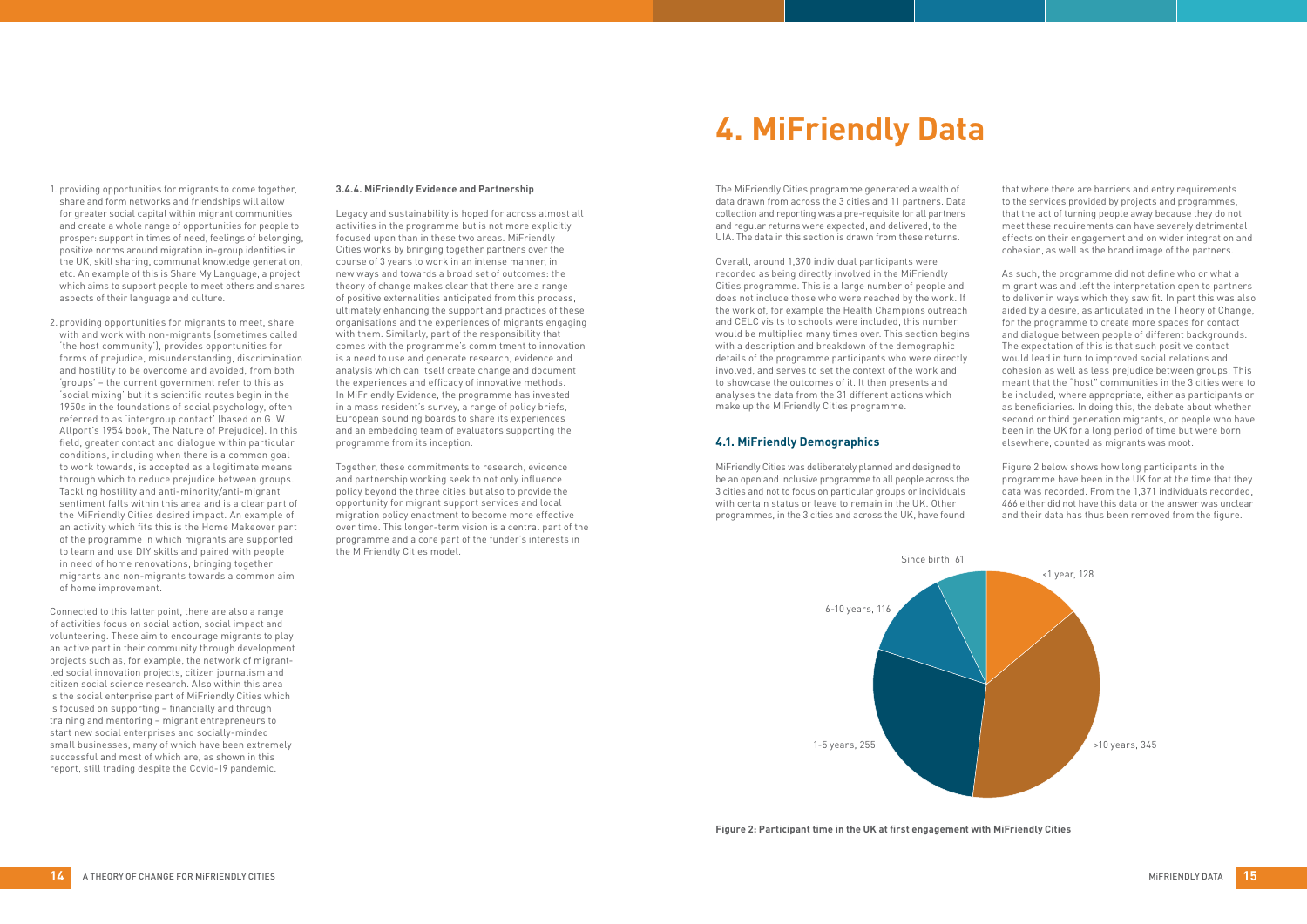In this data, the high level of diversity of those who engaged with the programme can be seen very well. 61 participants were born in the UK with another 345 having lived in the UK for at least 10 years, so there was definitely a good level of engagement with what could be termed the "host" or "more settled" communities in the 3 cities. At the other end of the spectrum, and of great importance, is that 128 of the participants had been in the UK for less than one year. This is often the period in which migrants require the most intense levels of support, and so the ability of the programme to engage here is a real positive. Interview data suggests too that this number would have been higher, were it not for the Covid-19 pandemic occurring mid-way through delivery. This both slowed migration to the 3 cities (and therefore depleted the cohort) and made engagement with those who did arrive much more challenging.

Data was collected from participants in relation to both their legal status in the UK and their ethnicity. These are both challenging datasets to collect from people, particularly people who are in the UK under uncertain circumstances or those which they are not fully cognisant of, and from people who may have left their home country because of discrimination or fear based on their ethnic origin. However, these datasets are also patchy because of the lack of standardisation within them. For example, some partners used 'emic' descriptions (such as "refugee status") whilst others used 'etic' describers (such as "Limited Leave To Remain") and often nationalities were listed as ethnicities. This represents a lost opportunity in fully showcasing and evidencing the depth of engagement that MiFriendly Cities had.

What can be gleaned from the data though is that the data on participant status shows a great deal of heterogeneity. Within the data there are refugees, asylum seekers, EEA/EU citizens, British citizens, student visa (tier 4) holders, skilled worker visa (tier 2) holders and other categorisations. This shows that MiFriendly Cities were definitely migrant-friendly in the sense of being aware of the many possible ways of being a migrant, or having a migrant background in the UK, and managing to reach and engage with these.

A similar, high level of diversity and engagement can be seen in the participant ethnicity data. Here the five most represented ethnicity categories were:

- • Black / Black British African: 309 people
- • Asian / Asian British Indian: 151 people
- Any other White background, including those who define themselves as 'White – European': 109 people
- • Arab: 66 people
- • White British: English, Scottish, Welsh, Northern Irish: 55 people

MiFriendly Cities participants were born in 99 different countries, with the largest number being born in India (120 people), the UK (104), Pakistan (66), Nigeria (60) and Sudan (55). There was no data for 288 participants and so the likelihood is that participants from over 100 different countries of birth were engaged in the programme. This is an impressive number and the diversity of the 3 cities, whilst self-evident from this dataset, further justifies the programme and the focus of it.

Linked to country of birth data is that there were 89 different nationalities represented in the dataset. The most common was British with 176 people, and this is likely linked to the fact that a significant number of participants were either born in the UK or have been in the UK for some time and become British citizens. Indian was the next largest nationality with 100 people, followed by Nigerian (64), Syrian (46) and Romanian (39). Data was not recorded here for 422 participants so, again, the true number of nationalities represented in the programme is very likely to be higher than that which is shown here.

Figure 3 below shows participants by their home postcode, with these postcodes then aggregated up in the city and surrounding area levels. In this dataset there was either no clear data for 398 of the 1,371 participants, and so they were excluded.

MiFriendly Cities was a 3-city programme but, even from inception, there were challenges expected around drawing boundaries around the 3 cities and any duty of care felt by partners towards would-be participants who did not live within catchment areas. Many of the partner organisations work across the West Midlands and this programme was not a regional one. This issue does not appear to have materialised to any great extent though, with only 60 participants in the programme living outside of the 3 cities and half of these from one cluster in Walsall. The interview data corroborates this with no partners suggesting that they turned away individuals on the basis of their locale.

What is clear from the data though is that participants in Coventry are significantly over-represented, compared to those from Birmingham. That there were more partners on the programme based in Coventry than Birmingham is likely a major factor behind this, but it was a recurrent theme in partner interviews that the programme was felt to be "Coventry-centric". Wolverhampton, interestingly, is not particularly underrepresented, compared to Coventry though, when local population sizes are taken into account.

Data on gender was recorded for 1,178 participants. This is the highest number of completed data points for any demographic category and is suggestive that many of the participant registrations were completed by eye rather than by any interrogation of the participants. Within the data, 63% of participants were female, 36.7% male, and 0.3% identifying as Other. This is a good spread and shows that the programme engaged well across the population.



**Figure 3: Participant home city at the first engagement with MiFriendly Cities**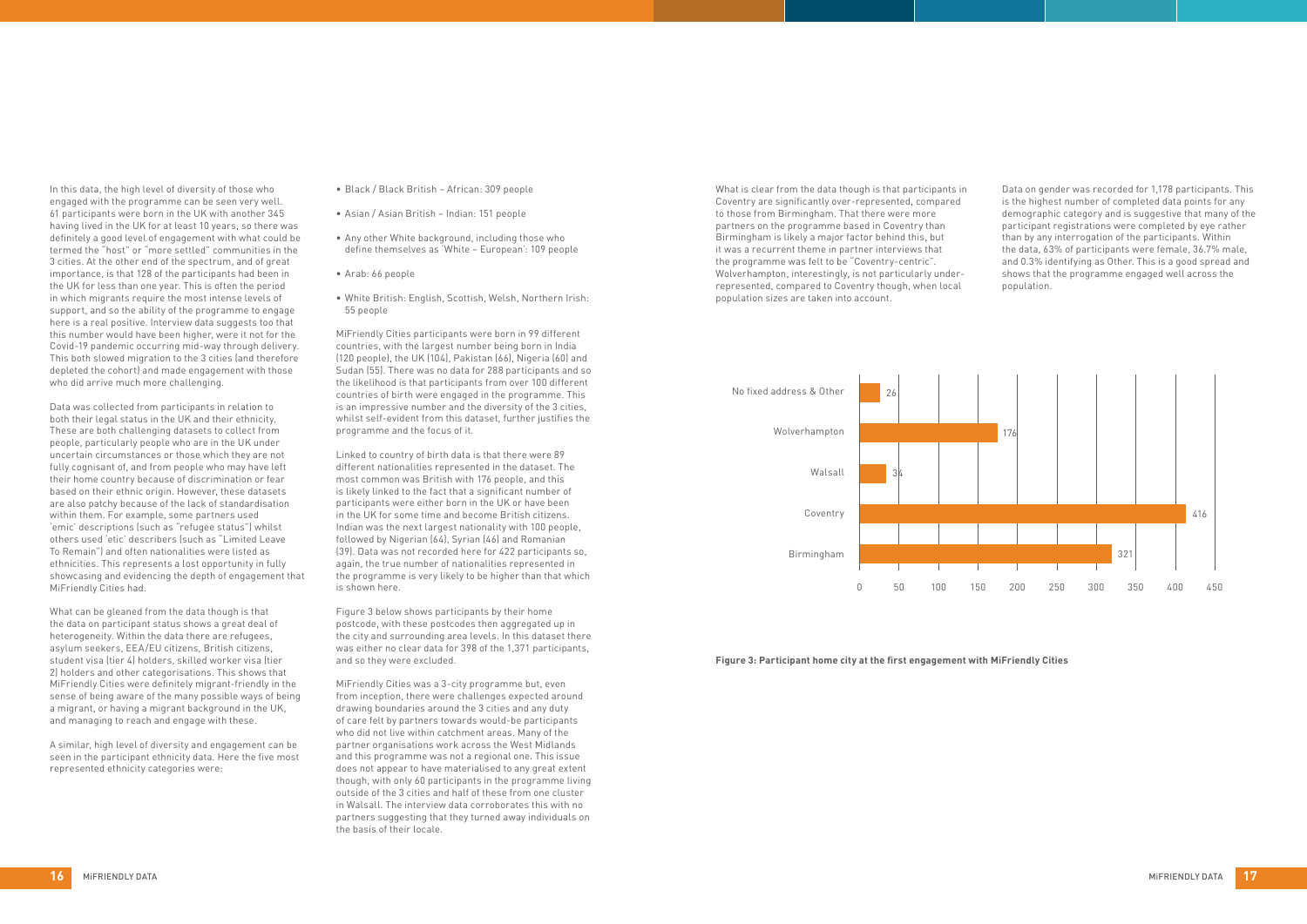The dataset for participants by age at the time of their first registering with the programme can be seen in Figure 4 and is comprised of the 846 participants who did give their age with those who did not excluded from the set. Though there is some variation across the age bands, the general trend is one of the participants being drawn from across the full range and this demonstrates, similarly to the gender spread, that the programme was able to successfully engage with migrants with a variety of different needs and interests.

#### **4.2. Issues with the Data**

The data reported and used in this report does show the achievements and successes of the partners and the work undertake in the name of MiFriendly Cities, but it must also be caveated with the issues and challenges raised in both data collection and analysis. This is an essential part of the learning from the programme and is something which can inform better practice in other programmes and projects in the 3 cities and beyond going forward.

Firstly, the reporting of data was not standardised at the programme outset, and so partners recorded and reported data back in their own formats and typologies. This is typical of large, multi-partner programmes and projects, but does mean that there are some grey areas within the data and that there was some difficulty in coding responses and avoiding the double counting of participants. The standardisation of programme data to be collected at the beginning of delivery may be an area which the UIA looks to consider in future funded works.

Linked to this is that experience of the partners and evaluators in working with migrants, refugees, asylum seekers and other individuals of new, unsettled or uncertain status has shown though that however data is standardised and recorded, there is likely to be some ambiguity in how individuals choose, or are able, to define their status. The open approach which MiFriendly Cities took to delivery and working with individuals in the 3 cities is a commendable, and unusual, one and would have been undermined by any attempts at asking participants to produce documentation regarding their status in the UK. Here it is preferable to have a less detailed dataset than it would have been to have excluded participants or made them uncomfortable in engaging.

Finally, whilst it is a success of the programme that there was a substantial amount of cross-referral between aspects of programme delivery and that many participants took part in several programme projects or areas of work, gaps in the datasets made it challenging to avoid the double counting of participants. Researchers at Coventry University have worked through the datasets and have found that there were at least 1,371 distinct and individuals participants who took part in MiFriendly Cities. This does not include any participants where a name was not given and is therefore likely to be an undercount of the true number.

# **4.3. MiFriendly Actions**

This section presents the final outcome data from the 31 programme actions. These are presented below in 30 rows here, as two ESOL packages have been combined. The most relevant or main theory of change pathways are flagged alongside each output, but this is not an attempt to silo them away. Nearly all of the 30 actions cross multiple pathways, and 3 have been deemed to have completely overarching impact and to not fit well enough into one main pathway.

There are also two major caveats to this dataset. These are firstly that this data, by virtue of it being recorded, only includes actions which were logged and reported, and so these figures are in all likelihood an undercount. Secondly, these outputs only include the work which was envisaged prior to the start of programme delivery and not other areas of work which emerged throughout delivery, or which were informally taken on by partners to provide extra or more holistic provision to participants.



**Figure 4: Participant age at first engagement with MiFriendly Cities**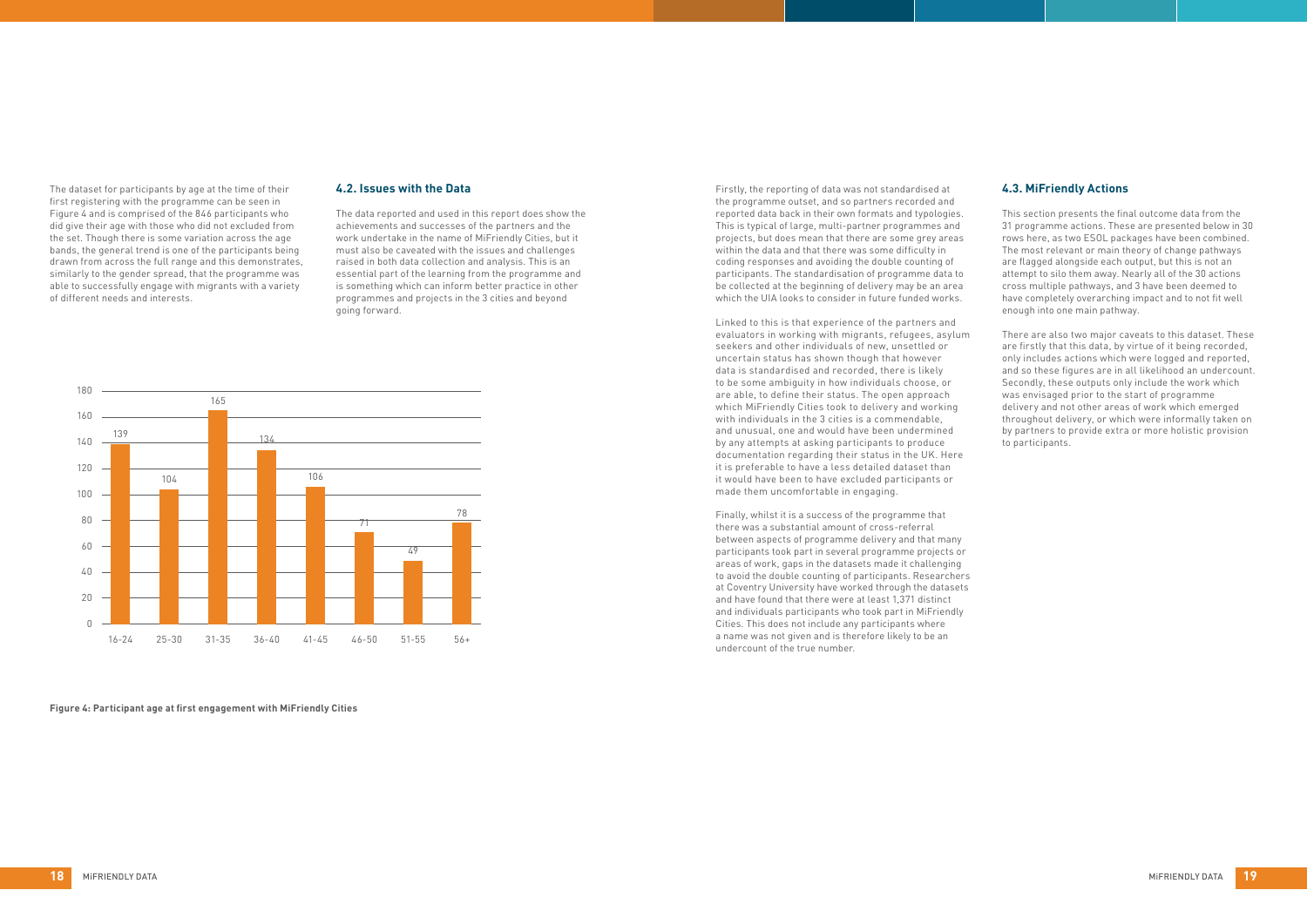| <b>Output</b>                         | <b>Theory of Change</b><br>pathway  | <b>Description</b>                                                                   | <b>Target</b>  | <b>Actual</b>                                                   |
|---------------------------------------|-------------------------------------|--------------------------------------------------------------------------------------|----------------|-----------------------------------------------------------------|
| Community repair<br>cafés             | MiFriendly<br>Connections           | Number of community repair café<br>sessions run                                      | 3              | 9                                                               |
| MiFriendly<br>exhibitions             | Overarching across<br>the programme | Number of programme exhibitions run<br>online or in person                           | 3              | 3                                                               |
| Citizen Social<br><b>Science</b>      | MiFriendly Evidence                 | Citizen Social Scientists trained<br>and conducting research in their<br>communities | 30             | 79                                                              |
| Citizen journalists                   | <b>MiFriendly Social</b><br>Action  | Citizen journalists trained and enabled<br>through media labs                        | 100            | 185                                                             |
| Volunteering                          | <b>MiFriendly Social</b><br>Action  | Volunteers supporting MiFriendly<br>projects and works                               | 30             | 33                                                              |
| Social enterprise                     | MiFriendly Social<br>Action         | New social enterprises started across<br>the 3 cities                                | 16             | 16                                                              |
| Social innovation                     | MiFriendly<br>Connections           | New social innovation projects started<br>across the 3 cities                        | 15             | 16                                                              |
| <b>Briefing papers</b>                | MiFriendly Evidence                 | Themed briefing papers produced                                                      | 4              | 4                                                               |
| Pop up furniture<br>factory           | MiFriendly Social<br>Action         | Number of pop up furniture<br>factory days ran                                       | $\overline{2}$ | $\overline{2}$<br>$1000 + of$<br>upcycled<br>furniture<br>items |
| MiFriendly Cities<br><b>Baseline</b>  | MiFriendly Evidence                 | Document produced and published                                                      | 1              | 1                                                               |
| <b>MiFriendly Cities</b><br>scorecard | MiFriendly Evidence                 | Exercise undertaken                                                                  | 1              | 1                                                               |
| Mapping policy<br>opportunities       | MiFriendly<br>Partnerships          | Exercise undertaken and developed                                                    | 1              | 1                                                               |
| Hope House                            | Overarching across<br>the programme | New community building built<br>and opened                                           | 1              | $\mathbf{1}$                                                    |
| <b>Employers Survey</b>               | MiFriendly Evidence                 | Exercise undertaken and<br>analysed                                                  | 1              | 1                                                               |
| Residents Survey                      | MiFriendly Evidence                 | Exercise undertaken and<br>analysed                                                  | 1              | 1                                                               |

| <b>Output</b>                   | <b>Theory of Change</b><br>pathway  | <b>Description</b>                                                                 | <b>Target</b> | <b>Actual</b>                       |
|---------------------------------|-------------------------------------|------------------------------------------------------------------------------------|---------------|-------------------------------------|
| Employers Guide                 | MiFriendly Markets                  | A how to guide for employers<br>converting work placements into<br>apprenticeships | 1             | $\mathbf{1}$                        |
| Job opportunities               | MiFriendly<br>Aspirations           | Creating further employment,<br>apprenticeships and opportunities                  | 100           | 101                                 |
| Digital Guide                   | MiFriendly Markets                  | An online guide to help employers<br>employ migrants                               | 1             | 1                                   |
| Employer<br>roundtables         | MiFriendly Markets                  | Meetings between local employers to<br>discuss programme-related issues            | 6             | 4                                   |
| Employment brokers              | MiFriendly Markets                  | Employment brokers reaching<br>employers and companies                             | 2000          | 1,791 with<br>over 300<br>companies |
| Drop-in employment<br>sessions  | MiFriendly<br>Aspirations           | Walk-in sessions offering employment<br>advice and guidance                        | 60            | 76                                  |
| Accreditation                   | MiFriendly<br>Aspiration            | Participants gaining qualifications and<br>accreditation                           | 250           | 161                                 |
| ESOL classes                    | Overarching across<br>the programme | Participants attending formal ESOL<br>courses                                      | 500           | 696 (across<br>2 packages)          |
| Skills training                 | MiFriendly<br>Aspiration            | Training in DIY, carpentry and painting<br>& decorating                            | 100           | $200+$                              |
| Mobile FabLab                   | MiFriendly Social<br>Action         | Mobile FabLab resource used                                                        | 1             | 1 resource<br>used twice            |
| Community Health<br>Champions   | MiFriendly Support<br>and Access    | Number of migrant Community Health<br>Champions recruited and trained              | 60            | 61                                  |
| Share My Language               | MiFriendly<br>Connections           | Share My Language sessions run                                                     | 100           | 446                                 |
| Rights Health<br>Checks         | MiFriendly Voice and<br>Citizenship | Number of free rights healthchecks<br>undertaken                                   | 200           | 255                                 |
| Rights awareness<br>sessions    | MiFriendly Voice and<br>Citizenship | Delivered to support young people                                                  | 115           | 95 with<br>over 500<br>participants |
| Community and<br>home makeovers | MiFriendly<br>Connections           | Makeovers delivered to vulnerable<br>people across the 3 cities                    | 100           | 106                                 |

**Table 1: MiFriendly final programme outputs**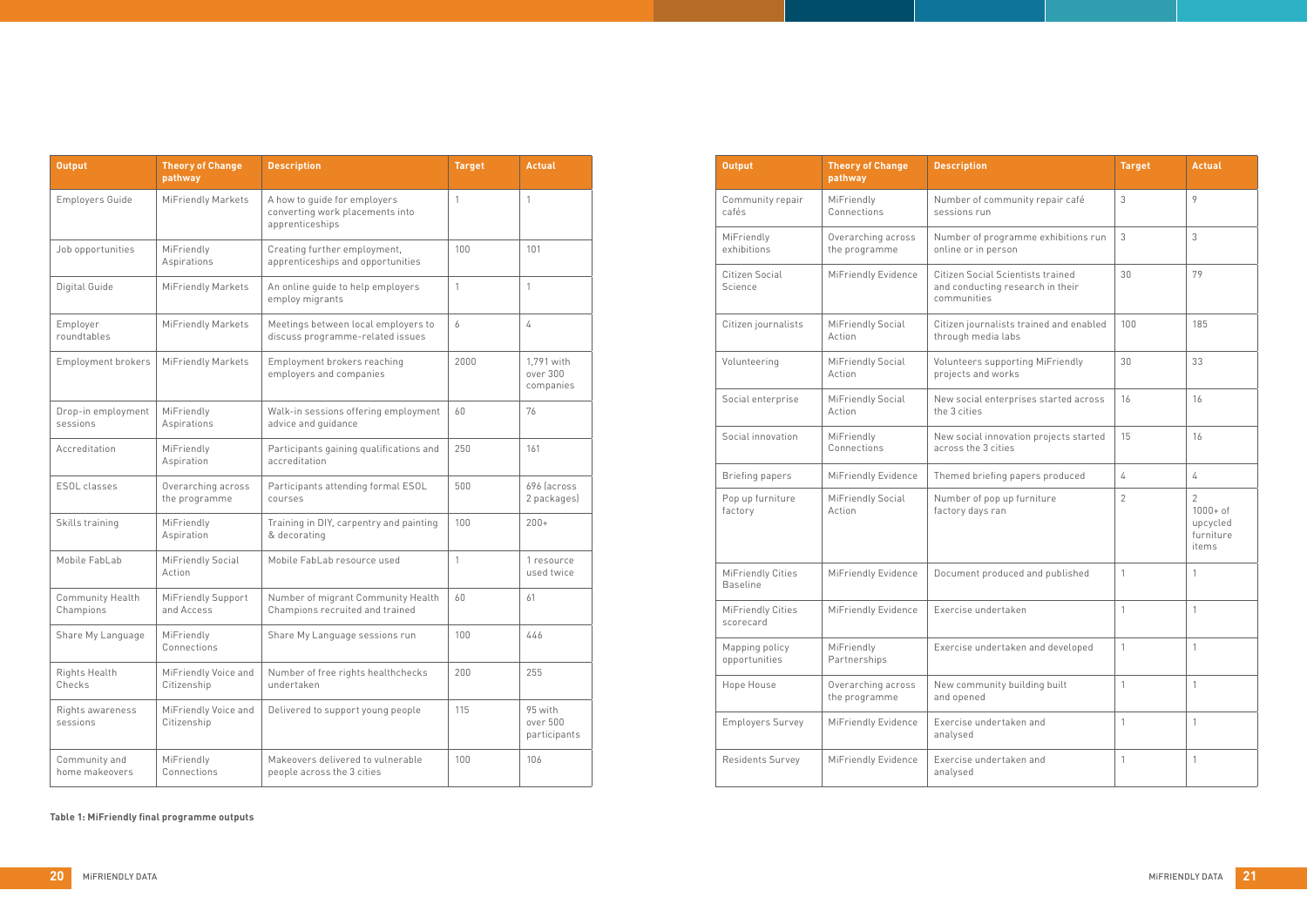This section of the report builds on the data in the previous section to showcase and examine the work done by the programme and partners in making the 3 cities more migrant friendly. It does this by following the logic articulated in the Theory of Change.

Structuring the analysis in this manner allows for the robust testing of the model, demonstrates how key facets of the programme created impact in novel ways and sets out areas which can readily be replicated and built upon elsewhere. The data collected shows an extensive array of activities and examples of positive impact from the programme; and so this section selects a large number of critical examples of change and challenge from across the programme in a logical manner in order to coherently represent the work of MiFriendly Cities. A traditional focus on siloed, single partner delivery of outputs would give a more disjointed view of the programme and the impact that the interventions and work have had. Using this approach instead, the evaluation team has been able to see the ecosystem of the programme and, within this, the value of close partnership working and of social interventions which are spread across a number of key delivery area and themes. The section takes each area of activity from the Theory of Change in turn, working from left to right on the diagram presented in Figure 1.

#### **5.1. MiFriendly Markets**

The MiFriendly programme recognises the importance of employment to migrant integration and the centrality of being able to work and prosper in the cities in which people settle. It purposely recognises that this requires a dual approach, representing the need to influence both structures of employment and the skills and confidence of individual migrants. The MiFriendly Markets pathway addresses the employer-side deficit of migrant employment, based on the well-tested assumption that employers, employment legislation and workplace practices provide a range of barriers to the successful employment of migrants. The logic, as articulated and tested here by the Theory of Change, is that:

This pathway of the Theory of Change is possibly the most straightforward to demonstrate with a clear line evidenced from start to finish. At an early stage in the programme, an Employers Survey was conducted with the results, then analysed to uncover employers' needs, concerns and issues around the employment of migrants. A critical finding from this was that employers had much less certainty around the legality of employing non-EU migrants than they did around employing EU migrants. This was a clear, and easy to address, deficit which caused barriers to employment for non-EU migrants. Roundtable events were then hosted with key local employers in the three cities to sense-check and share these findings before an employers' guide to employing migrants was produced and published. This guide contained legal guidance, appropriate terminology and contact details for local groups working locally to support migrant integration.

This process of building relationships with employers, identifying and addressing barriers to migrant employment and linking employers to those working on the frontline with migrants aimed to create both real impact in removing those barriers and a virtuous circle with the MiFriendly Aspirations pathway of work. Employment brokers from the MiFriendly Cities programme, including those based at the Refugee and

The most obvious pattern in the dataset is that targets were achieved or exceeded for 26 of the 30 outputs, and some of these by a significant measure. Amongst these, over 200 people were trained in DIY, carpentry and painting & decorating against a target of 100; 394 Share My Language sessions were run against a target of 100; 255 people received free rights healthchecks against a target of 200; and 185 citizen journalists were trained against a target of 100. These are huge overachievements and reflect not only the ability of the partners to deliver, but also the legitimate desire to continue to deliver and serve the 3 cities after targets had been fulfilled.

The 4 outputs in which the target were not achieved in full were all initiatives or projects which relied on face to face contact. The project management data is strongly suggestive that in these cases outputs were on target prior to the Covid-19 pandemic and subsequent lockdowns and requirements for social distancing. This reflects both the reality of a situation in 2020 and 2021 which seemed far-fetched at the time of programme launch, and agreed changes in priority and focus for delivery which was agreed with the funder to reflect this new reality.

It is also likely to be the case, given the innovative nature of many of the outputs, that they simply did not work or work as well as had been expected. This is also a learning and there are areas here in which the 3 cities can take their practice forward and share these with others. The "A guide to developing a MiFriendly City" online guidebook which was produced and published as part of the programme is a practical, and useful, attempt at making this happen.

## **4.4. Overall**

The quantitative data presented in this section shows the wide-ranging successes of the MiFriendly Cities programme. The demographic data, though flawed and with limitations, serves to highlight the depth and breadth of programme engagement across the 3 cities and in different communities within these. MiFriendly Cities can claim, with good evidence, to have reached out to either the full, or close to the full, spectrum of migrant backgrounds in the 3 cities. This resonates strongly with the open ethos of the programme and is of huge credit to all involved, especially as a significant proportion of the programme was delivered during a pandemic.

The diversity and reach within the data also illustrates the level of diversity, even within ethnic and national groups, in the 3 cities and wider West Midlands and emphasises the need for specialist programmes, such as MiFriendly Cities, to support these populations and the individuals which comprise them. This unmet need will also be seen in other diverse and superdiverse cities and regions across Europe and the world.

Alongside this, the project data from the outputs demonstrates the wide range and huge volume of work delivered by the programme. Taken together this output and demographic data show the scale of MiFriendly Cities and the achievement of the partners. Soberingly too, they also demonstrate the deficit which cities in are with regards to being or becoming migrant friendly.

These numbers, though important as a monitoring tool and for project management, are not the best way of understanding and learning from the outcomes and experiences of the programme and projects within it. Evaluation of social action programmes in a checklist format is reductive and takes away nuance and scope for the sharing of practice, both good and bad. Therefore, in the next section the work undertaken behind these figures are used to illustrate the working of the programme against the logic shown in the Theory of Change model. This is a departure from a traditional case study method of exhibiting the individual workings of a programme or project. In part this is necessary due to sheer number of works undertaken and the breadth of them, but also required to accurately demonstrate how the 30 outputs interlinked to form a programme ecosystem which worked to make the 3 cities more migrant friendly.

# **5. MiFriendly Narratives**

More and better working relationships between those working to support migrant integration and local employers

**LEADS TO**

Employers have more tools, training and guidance on employing migrants and migrant employment issues

**WHICH LEADS TO**

Employers are more aware of migrant issues and are more prepared, confident and willing to employ migrants

**WHICH IN TURN LEADS TO**

More employers in the 3 cities adopt migrant-friendly policies and practices, and migrants gain more and better jobs, careers and life opportunities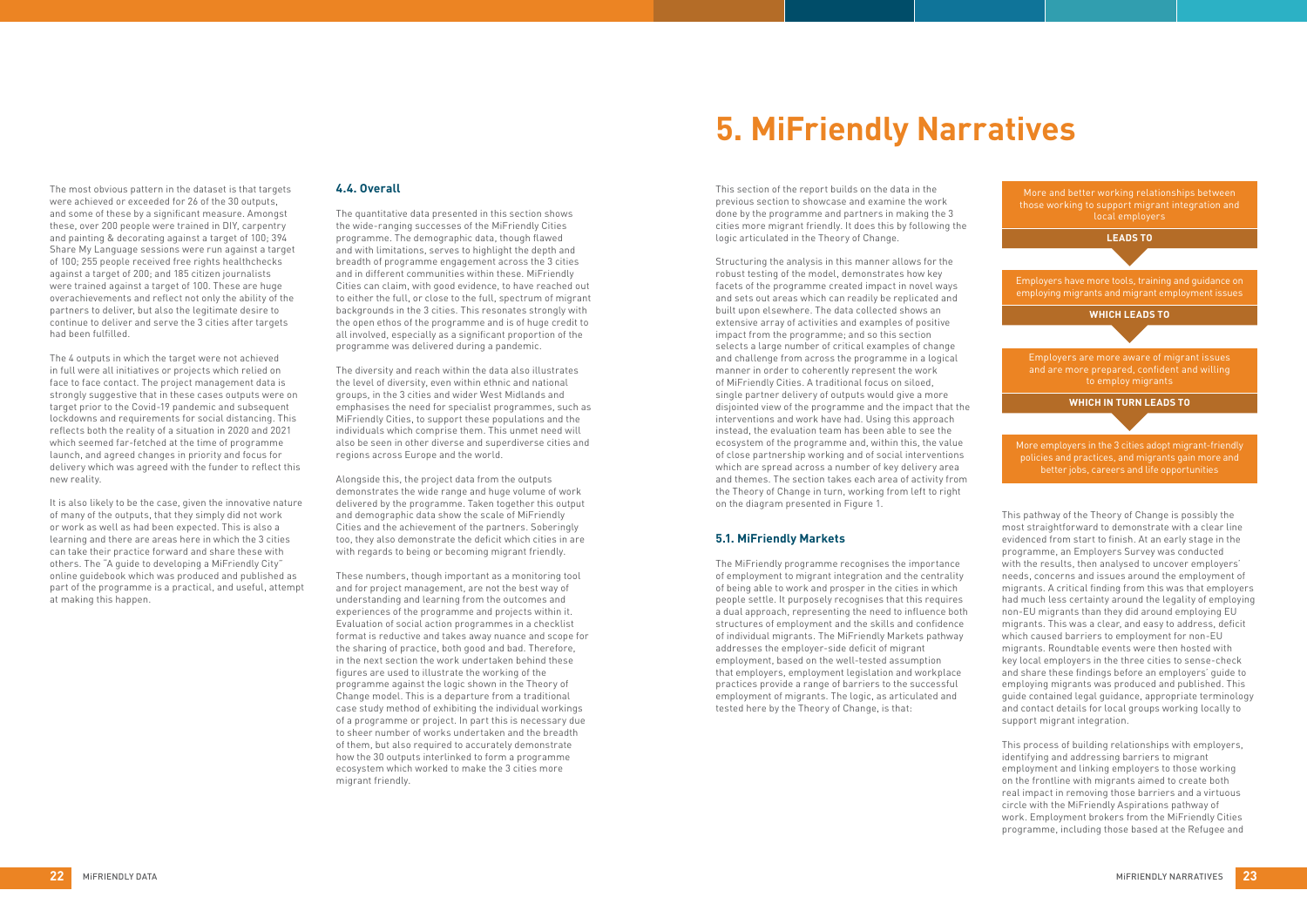Migrant Centre and the Coventry Refugee and Migrant Centre, made contact with over 300 different businesses on a cumulative 1,791 occasions. This is a huge amount of working between employers and organisations seeking to get migrants into the labour market and was backed up by an evidence-based guide and training which gave employers more confidence and guidance on employing migrants and migrant employment issues.

### **5.2. MiFriendly Aspiration**

This pathway of work addresses the migrant-side challenges in finding employment and meeting and growing personal aspirations. This runs parallel to the MiFriendly Markets pathway detailed above. The logic, as articulated and tested here by the Theory of Change, is that:

This pathway of work initially aimed to identify migrant training needs and longer-term aspirations. It began this process by drawing on the wealth of experience of providers on the frontline and reaching out to already engaged participants and clients. Alongside this employment drop-in sessions were run in which needs, skills gaps and aspirations could be identified. In all 76 of these sessions were run and, though it was not their primary purpose, a substantial amount of information which informed programme delivery was collected.

*"I had no idea on barriers in my previous jobs. MiFriendly Cities helped me to identify many issues, how skills are not utilised in a proper way. [MRAS people] have no aspiration, they end up doing lowerskilled jobs. We should get highly skilled people – but many [employers] are not aware of them out there. In their countries of origin, these people could run businesses and you would never know! This understanding was important."*  – Programme Interviewee

Where these drop in sessions identified client needs around training or education, including ESOL, they were referred to other MiFriendly Cities projects which could address this. This quickly led to the creation of a strong cross-referral network and this was aided by the open access of the MiFriendly Cities programme. Generally, ESOL and other similar programmes are only open to certain cohorts and so it is a challenge for brokers and frontline workers to confidently refer clients, but this was not an issue in MiFriendly Cities.

Underpinning all of this approach was the idea that migrant aspirations are valid and real, and that the act of getting someone into a job, any job, is not enough. Here, networks were opened up which allowed clients to gain skills through training and development, or practical experience through volunteering or apprenticeships to pursue and gain jobs or roles which they wanted and aspired to. Links were also established with the MiFriendly Social Action pathway to link clients into initiatives such as the Media Labs and social enterprise development.

Though the citizen journalism aspects of the MiFriendly Cities work run by Migrant Voice is situated in the MiFriendly Social Action pathway of the Theory of Change, examples from this serve as a good illustration of the inter-connectedness of the programme delivery. An African-born migrant from Coventry first attended a Media Lab session in early 2020 as he wanted to learn more about how to write better so as to share his experience as a disabled asylum seeker struggling to

fund his education. Utilising the skills he learned with at Media Lab, he wrote an article about his plight for Migrant Voice and used these new skills to reach out to external news outlets. His story was published in outlets including Coventry Telegraph and I Am Birmingham, Talking Migration podcast, iHeartRadio and Qualitative magazine. This has given him credible experience as a published journalist. He also set up a fundraising page to help him with his tuition fees and achieved his crowdfunding goal by raising over £5,000 which has enabled him to work further towards his goals.

The example above is just one from many of the MiFriendly Cities programme being able to work with migrants in the 3 cities in a way which helps them to do, or work towards, what they want to do with their lives. The work in this pathway in opening up and enabling positive life and job opportunities for migrants, coupled with the employer-side work of MiFriendly Markets, created opportunities for migrants to enter the labour market, and enabled employers to consider them confidently as viable candidates. This is a mutually beneficial model and one which can be an exemplar for other programmes and cities.

### **5.3. MiFriendly Voice and Citizenship**

Legal rights and legislation is clearly a central issue for migrant integration and migrant support programmes and is an area of support often delivered in the UK as a distinct, narrow and over-subscribed service, commissioned through local authorities and led by individual charities under restrictive contracting arrangements. The traditional model, as described in many meetings and interviews with legal practitioners working on the programme, means that often, proactive and more holistic forms of legal support are not available or at least not prioritised. MiFriendly Cities sought to address that with specific funding to support awareness-raising outreach activities and wider forms of legal support – beginning with 'legal health checks' – than would usually be offered under extant commissioning arrangements. This was combined with a range of more iterative activities linked to democratic participation and activities to raise awareness of the legal side of the challenges migrants face.

The logic, as articulated and tested here by the Theory of Change, is that:

Core to this part of the Theory of Change was an offer designed and delivered by Central England Law Centre in which outreach sessions were delivered to young people in schools, reaching a range of young migrants who had never had contact with legal support services before, and were not aware of their own legal rights and the potential hurdles and issues which they face in their future, particularly in relation to legal documents. The findings from this part of the programme are broadly that school-age migrants have very limited awareness of their own legal rights and responsibilities, posing a range of risks for their future. The data from interviews shows how this, combined with the legal health checks for migrants of all ages and statuses, led to a range of people being referred to CELC for support on one issue, often leading to more in depth and wide-ranging support on multiple legal issues. MiFriendly Cities has been highly successful in showing a clear route from proactive outreach and legal health checks to resolved legal issues for migrants and, for the majority of clients, a well-evidenced, greater understanding of the legal protections afforded to them in the UK.

There are also a range of standout examples in which individuals and families have been refereed to CELC through the MiFriendly Cities activity, and the CELC has been able to resolve one issue such as a problem with immigration status paperwork and, through a process of spending time with clients, have discovered a whole range of issues related to benefits payments, housing,



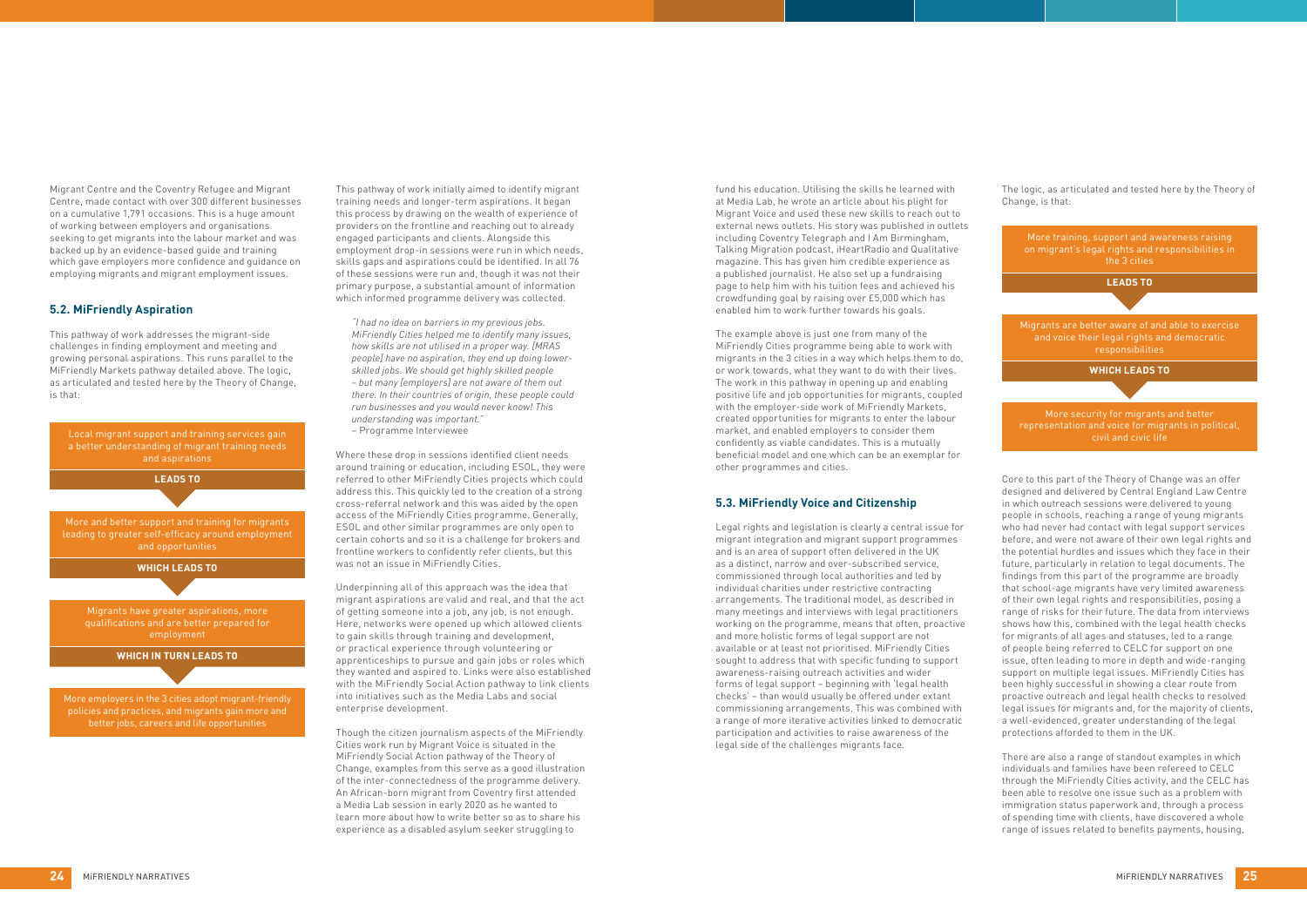debt and legal issues with family overseas. One of these stories of impact is of one particular client referred to the programme for a legal health check, eventually resulting in a man being connected and reunited with family members in his country of origin whom he had lost contact with, with support provided by the MiFriendly Cities team to process immigration paperwork for that family to live together in the UK. Critically, from this example and others in the dataset from this area, the key lesson is that the positive impacts which likely contribute so much to the prosperity and integration of those people in the West Midlands, would not have happened if it was not for the funding and approach of MiFriendly Cities.

Sitting behind this success is the ethos of MiFriendly Cities in supporting forms of innovation and novel, flexible approaches. This paired with the extant belief of the charities involved, and especially that of CELC, in active listening, going beyond the initial issue and taking time to understand the experiences of clients, appears to be the crucial success factor. This ethos can be seen in the work in the employment strand, also, in ensuring that clients experience a person-centre approach and have time to explore aspirations beyond the need to earn money in the next few weeks. It is a flexibility often not permitted by current commissioning models and an area in which the MiFriendly Cities 'experiment' has showcased the potential of partners such as CELC and CRMC, once some flexibility and initiative has space to shine.

There is a strong logic in this pathway that once migrants are made aware of, and able and confident to use their legal rights, they will be more secure that their voice in the community will grow, and they will be able to seek better representation in political, civil and civic life. Interviews often drew back to Maslow's Hierarchy of Needs stressed that an individual cannot reach the higher stages of self-actualisation until basic human needs such as security and shelter are met. In this sense, much of the work in building the awareness, ability and confidence in migrants being able to use and access their legal rights is a foundation of the longerterm goals of MiFriendly Cities around building migrantled social capital.

## **5.4. MiFriendly Support and Access**

This area covers a range of interventions which start with the notion that migrants in the UK struggle to gain equal and effective access to public services. There are explicit and implicit barriers recognised throughout the research in this field (see for example Fisher and Range's 2015 report on Creative English<sup>1</sup>) which prevent access to support. This group of activities covers specific interventions on mental and physical health and access to the NHS, social innovation projects on housing and homelessness and a substantial capital investment which have led to the creation of a new space in Coventry for migrants to be gather, hold events and receive support across a range of services.

The logic, as articulated and tested here by the Theory of Change, is that:

The Health Champions programme here is a clear example of impact which shows how, even against significant challenges, this change logic is valid. Health Champions were recruited in the 3 cities, managed by the two local refugee and migrant support charities, and provided basic training in a range of physical and mental health issues based on training content from Coventry University and, later, local authority public health leaders. The programme was extremely bold in its approach of putting a great deal of faith in volunteers with very little prior experience in this field. There were a range of challenges related to this over which issues should be addressed, the 'official' status of

volunteers and the validity of advice provided. Overtime, though, and in line with the more iterative and innovative approach of the programme, the programme found a small group of health champions in the 3 cities who receive training and began a range of outreach activities, from one-to-one encouragement for individual migrants reluctant to seek medical support to larger-scale events and new social media presences.

Throughout the process it was felt that the potential of the programme was hampered by the difficulties of managing volunteers, of defining what a health message was and what the specific role of a health champion was. Despite this, the target of 6,000 messages was met and, more importantly, at the point when the Covid-19 pandemic began, the programme had a readily available set of trained West Midlands migrants who were able to mobilise very quickly to support local public health messaging efforts, from early social distancing through to lockdown information in different languages and messages around vaccine uptake and hesitancy. There were a range of challenges to overcome and some difficulties in relationship management between partners but the ability to take a bold step in entrusting members of the community with a role in public health has ultimately provided a clear legacy. Both Coventry and Wolverhampton local authorities have invested in Health Champions programmes as a result of what effectively became a pilot which would likely not have happened without the innovative remit of the programme.

Away from the Health Champions work, there is evidence drawn from across the programme that as partnership working developed and grew, such as the volume and support offered by and between partners, as did the information accessible by partners and migrants themselves. There developed an almost tacit knowledge within the programme and partnership network by the mid and end stages of delivery, about which individual or organisation could help with a presenting need or issue. This knowledge, the fact that most aspects of the programme were open to all, and the networks developed enabled growth in cross-referral, formal or other ways, and migrants became better connected to the services which they needed.

This links naturally to the finding in the MiFriendly Voice and Citizenship pathway that the programme was able to create more holistic ways of working with clients by addressing their presenting need and uncovering, and helping with, other needs which are under the surface and not yet felt urgent. Voice, confidence and awareness are all key in migrants being able to use support services and find better support in housing, health and other areas of need.

# **5.5. MiFriendly Connections**

Bringing people from different backgrounds together in structured contact, even in very informal settings, is a basic tenet of prejudice reduction and intergroup contact theory. Academic research and lived experience has shown time and again that if individuals and groups are bought together in this way on the grounds of commonalities and are treated equally and fairly by the organising body, then they become more receptive and open to difference. Additionally, they are then predisposed to hold less negative prejudice towards both those who they have met in the contact and people from the same backgrounds as those who they have met. This is an effective way of breaking negative stereotypes and creating more positive ones.

MiFriendly Cities harnesses this process of intergroup contact to seek to build connections between the different migrant groups in the 3 cities, and also the "host communities", with the eventual aim of helping all people feel a greater sense of belonging and inclusion where they live. The logic, as articulated and tested here by the Theory of Change, is that:





1. [Evaluation of the Creative English Programme – Creative English \(creative-english.org.uk\)](https://www.creative-english.org.uk/stories/evaluation-of-the-creative-english-programme/)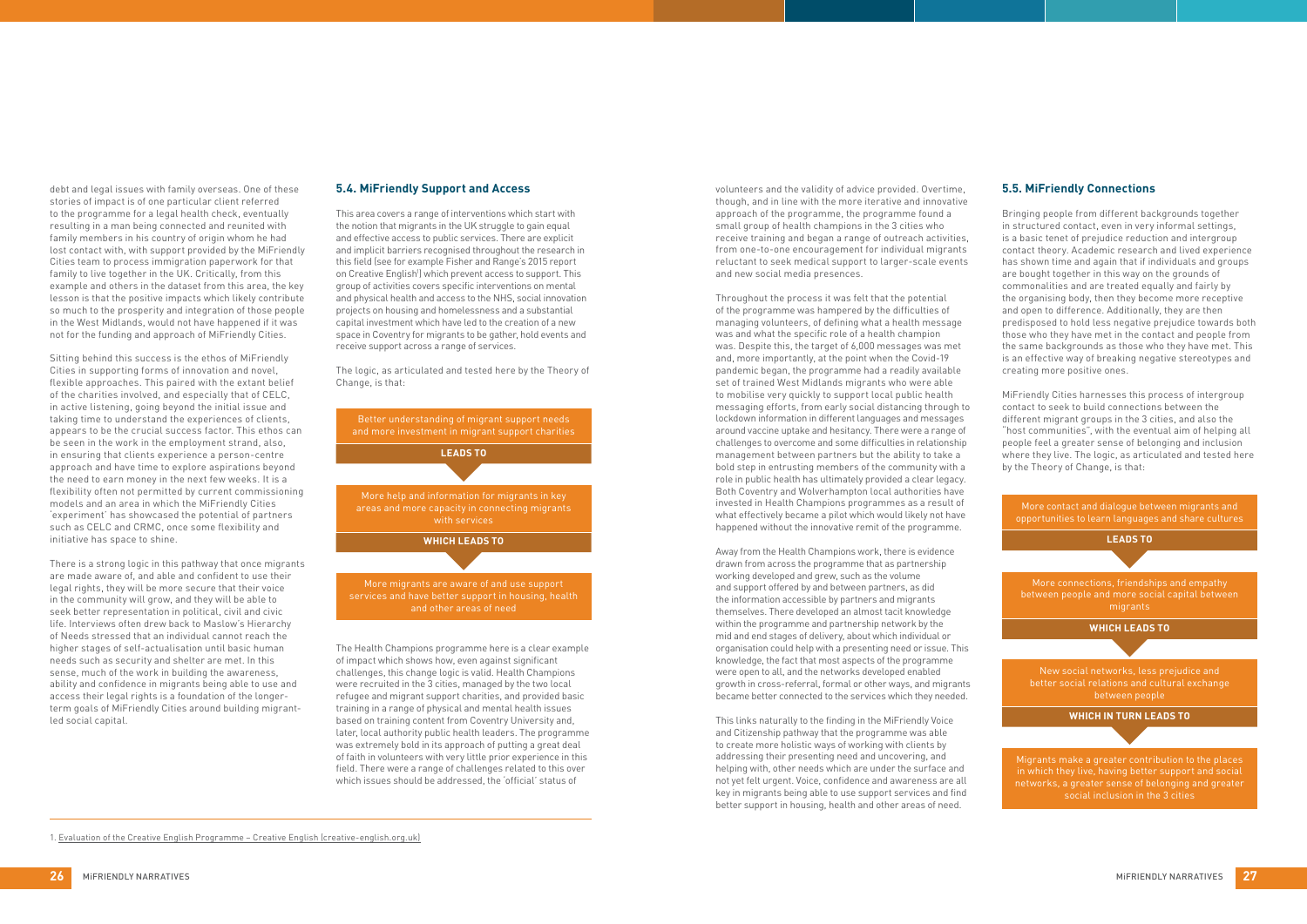It is relatively simple to evidence that MiFriendly Cities led to more contact and dialogue between migrants and opportunities to learn languages and share cultures. Engaging and involving people from across the 3 cities was a core aspect of the programme, and the MiFriendly Data illustrates well that people from different ethnic and national backgrounds were engaged, as well those from across the age spectrums and the geographic area covered. Crucially too, people with a variety of different statuses in the UK, and therefore people with different migrant (or non-migrant) backgrounds were engaged and bought together.

It is important to recognise and acknowledge again that the programme was aimed at, and open to all, from migrant backgrounds and that it actively sought to engage and involve non-migrants or the host community. This enables cohesive and integrated communities to be built, and steers away from segregation, ghettoization and the concept of parallel lives.

*"Early in the project, a partner made a point: if the target group is 'migrants', you shouldn't bring in people who were already born in the UK. I said to this person: if it's about Migrant-Friendly Cities, you have to bring communities together." –* Programme Interviewee

Engaging with non-migrants on the MiFriendly Cities programme does not mean that resource intended for migrants in the 3 cities was allocated towards nonmigrants. Instead, this approach was used to build and enhance capacity. An example of this is volunteers from White British backgrounds were involved in the delivery of practical skills training around furniture repair and upcycling. Some of these migrants who were trained then went onto deliver home makeovers as part of the programme to "host community" members and households. For many involved, migrant and non, this was their first opportunity to engage closely with people from different backgrounds to themselves: a fundamental first step in promoting cohesion and tackling prejudice.

The Share My Language projects run in all 3 cities are an excellent example of the ways in which people can be bought together with a focus on their commonalities, rather than their differences, and how these commonalities can be used as the hook to engage participants. The design and content of the SML work, along with the positive and open attitude of the providers, saw that women with young children were actively encouraged to attend and bring their children with them. Not only does this remove one barrier to engagement in

the form of childcare, and enable the project to reach a group that is otherwise often difficult to reach, it also gave common ground and social talking points to participants.

Similarly, the Media Lab projects not only bought people together over the common interest of the media works but led to the formation of strong social networks between participants and a greater understanding and appreciation of the other. This become especially important to many during the Covid-19 lockdowns when the need to shelter would have meant complete isolation for vulnerable participants who have limited social networks in the UK. The Media Lab work was able to carry on virtually and, in sessions attended by the evaluation team, participants from across the 3 cities spoke of the positive impact that the networks created by MiFriendly Cities had had on their lives and mental health over the period. There was also evidence of reduced prejudice and increased understanding between participants with cultural barriers being broken down and demystified. For one male participant from an Indian background, he had never previously spoken to an African woman but was now co-editing an online magazine with someone of such background whom he had befriended through the Media Lab.

Across the programme, interviews with partners and participants both saw repeated themes of migrants involved in the programme sharing their stories with one another and gaining confidence from knowing that they have other people around them who have similar backgrounds, issues and challenges. These networks have continued to exist after the programme has ended, with some Share My Language groups continuing to meet, formally and informally, and the Media Lab participants continuing their collaborations. The programme set up of bringing people together to share their cultures and backgrounds in collaborative and relevant ways has been successful in fostering a sense of belonging in the 3 cities and at leaving in place established and lasting networks between people.

#### **5.6. MiFriendly Social Action**

The MiFriendly Social Action pathway of work is one which is aimed at creating opportunities for migrants to become involved in social action, enterprise and innovation in the 3 cities, and upskilling, empowering and enabling migrants to then lead their own projects and businesses. This has strong crossover with both the MiFriendly Connections and MiFriendly Aspirations pathways but is important enough to the programme,

and distinct enough in impact, that it warrants a separate pathway.

The logic here, as articulated and tested here by the Theory of Change, is that:

MiFriendly Cities had explicit targets around, and projects aimed at, creating opportunities for migrants to lead social action and to be involved positively in their communities. These include the starting of new social enterprises and innovations across the 3 cities as well as schemes such as the pop up furniture factory and mobile FabLab. This gave very broad scope for different levels and depths of engagement for migrants in the 3 cities.

At least 16 new social enterprises were started up across the 3 cities under the MiFriendly Cities banner, and CUSE stats show that these cover 43 people aged 18-62 from 20 different nationalities. Over half of these businesses are expected to still be in operation in 5 years' time and, as of August 2021, these had directly created 85 jobs and worked with over 2,000 people in their local communities. Including new businesses and enterprises which have come about because of the intervention of the programme in creating the initial 16, it is possible that there are now over 40 new social enterprises operating in the 3 cities. This is huge, and sustainable, migrant-led community and business development.

Running parallel to this in the Theory of Change model is the social innovation projects, many of which were delivered by Migration Work. These show the same pattern of creating opportunities and supporting

initial social action, which in turn leads to migrant-led social action and which places migrants at the heart of community development in the 3 cities. A very good example of this creating opportunity for migrants to lead social action and to develop the networks and experience to grow these is the Pitch Day. This event enabled community members to develop and share their ideas. One of these called 'Get out from your box!' won the Pitch Day people's vote, and the support of Birmingham City Councillor, John Cotton. This winning project aims at fostering political engagement and was directly inspired by the 'Active Citizenship' briefing paper and a MiFriendly Cities workshop in Birmingham which ran on the same theme. Projects and pitches at the day were all given access and exposure to the West Midlands Funders Network too, as they had been invited to sit on the judging panel. This is a level of exposure which most grassroots individuals and organisations simply do not typically get and was made possible by the backing of Migration Work and the MiFriendly Cities programme.

Overall, the link between the logic of the MiFriendly Social Action pathway and the impact which it has is arguably the most straightforward and clearest of all the pathways in the model. The programme gives migrants access to opportunities to be involved in social action and then demonstrably enables and empowers them to lead their own social action and community development activities. There are migrant-led businesses operating in the 3 cities, people working in those businesses, and people volunteering in their local communities after the programme has ended because of this model.

# **5.7. MiFriendly Evidence**

The MiFriendly Cities programme collected a wealth of evidence and data. Some of this was a deliberate exercise, such as the evaluation work package, and other aspects were a beneficial outcome of the practicalities of project management and accounting. The two strands of data collection were, though, linked at an early stage of the programme so as to allow the evaluation work package to be formative as opposed to summative. This means that MiFriendly Cities was able to learn and adapt to practice and learning over the duration of the work. Large programmes or projects which do not take this approach, and instead reflect only at the end of the funding period, tend to represent lesser value for money, produce less impact and be more likely to be viewed as missed opportunities.

MiFriendly Cities was funded to be a programme which

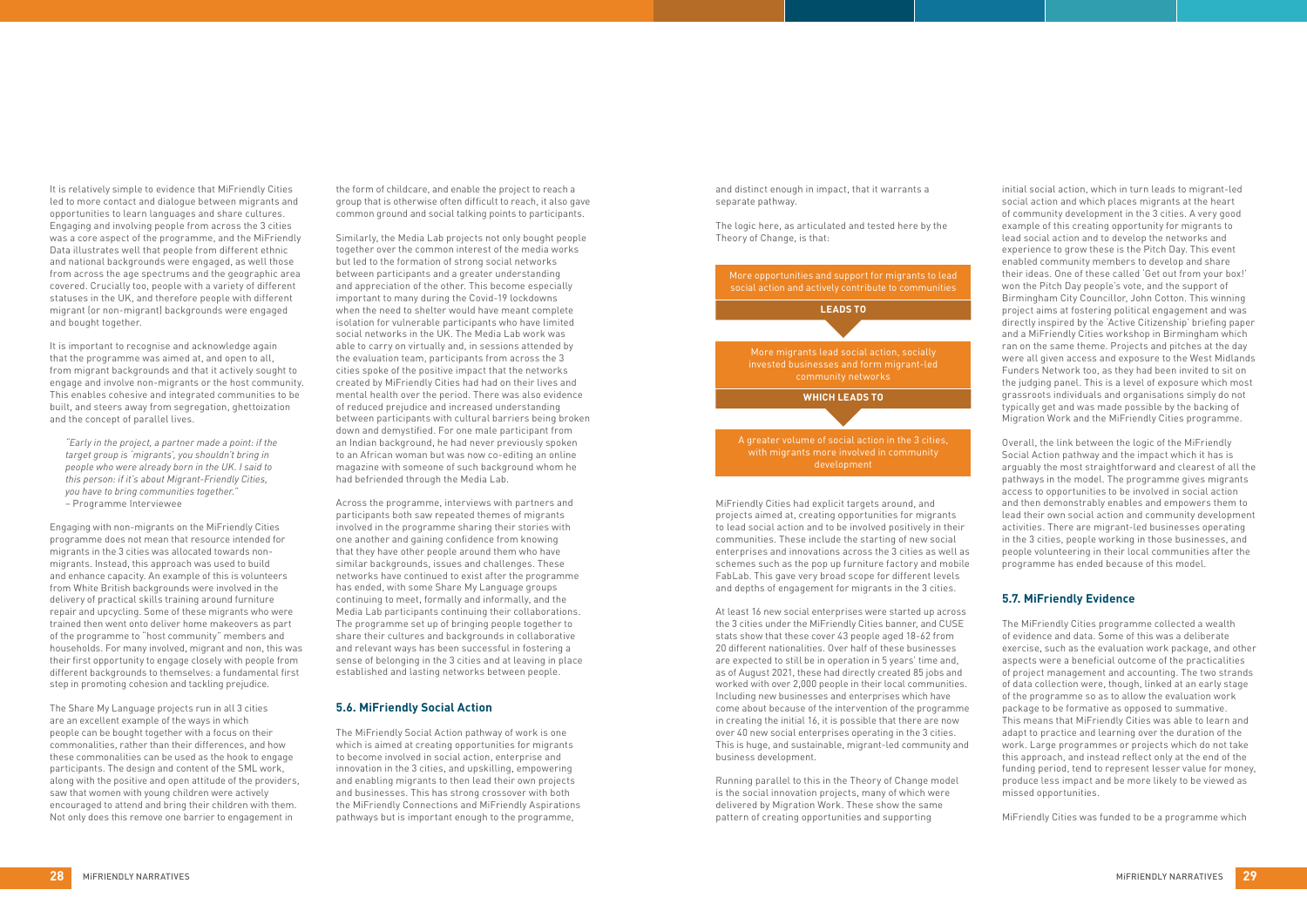took new and experimental approaches to working with migrants and with city-wide integration issues and concerns. Therefore, a lot of work was undertaken which was novel and new. This meant that the collecting, analysing and sharing of data was central to MiFriendly Cities, even if it did not show up explicitly in work plans or packages at the start of delivery. The 3 cities themselves, the UIA and other cities cannot hope to learn from MiFriendly Cities without there being robust and credible data. This was emphasised during the Theory of Change and the formative logic that came with this is that:

From the outset, MiFriendly projects were designed to be new additions to the offer and provision in the 3 cities. There was no use of the programme to continue with existing provision, rather new projects were developed from fresh ideas, or existing concepts and plans were used and deployed in the 3 cities from elsewhere for the first time.

An important example of the testing and reviewing of ideas and practices can be seen through the various ways in which the Share My Language projects were rolled out. In Coventry, these were run centrally through the local authority with a designated officer responsible for engaging with communities and running the project in the city. In Birmingham, and later Wolverhampton,

there was a radically different model, whereby the local authority contracted delivery of Share My Language out to community based providers.

The use of these different models gave scope for data collection and learning within the programme around the pros and cons of each approach. This in turn enabled empirical decisions to be made about delivery and provision which improved the quality, suitability and sustainability of it.

Both of the delivery models had strong positives around the way in which they were able to engage and work with participants. In Coventry the work, being local authority led, bought participants, often women with young children, into contact with the local authority for the first time and enabled a trusted relationship to be built between them and a Coventry City Council representative. This enabled the Officer to signpost and refer presenting issues across the local authority and other statutory bodies. In Birmingham, the contracting model meant that resource from MiFriendly Cities was directed out into the communities which the programme served. This created jobs, opportunities and exposure for both the contracting organisations themselves, and for the local authority in communities that are otherwise hard to reach and engage with.

*"We went for a grant programme for SML instead. Some of the grant recipients were completely new organisations to us."* 

*–* Birmingham City Council Interviewee

Work between Birmingham City Council and some of the, often migrant-led, organisations, who delivered Share My Language in the city have outlasted MiFriendly Cities.

A good illustration of the benefits of trying new approaches in developing evidence bases can be seen in the Citizen Social Science programme. This trained over 70 people from the local area to conduct research in their own communities and to build evidence bases for change and action around issues that were important to them. These issues ranged from raising awareness of low voter registrations amongst international students living in Coventry to documenting the conditions faced by young asylum seeking mothers to the impact of Covid-19 on foodbanks in Birmingham. The very specific focus of many of these studies, either geographically, demographically or with regards to subject area make much of this work either very challenging or not possible for researchers who are not community-based to undertake.

However, impact here was restricted, as good deal of this training and subsequent research took place towards the end of the programme and so was not as impactful in the timeline of the MiFriendly Cities programme as it could have been if it were run earlier. This was due to the Covid-19 pandemic. This is an important learning, and future programmes with similar citizen researcher elements should look to frontload training and research.

*"If you trained CSS a bit earlier, they could have done some more research for client group."*  – Programme Interviewee

There is, though, a strong legacy of continued social action research and evidence building in the 3 cities coming from the Citizen Social Scientists. A number of graduates have taken on paid research roles with local authorities in the 3 cities, Coventry and Manchester Universities, and been involved in further EU funded migrant-related projects. Some of the research conducted on the course was also used to inform small funding bids from the community and voluntary sector which were aimed at increasing migrant provision. This also links back to the MiFriendly Aspiration pathways of the programme.

Data, evidence and experience from all aspects of the MiFriendly Cities programme have been disseminated and shared across the world to help other cities and regions improve their approaches to migrant integration. This includes the publication of formal policy and briefing papers to presentations from Citizen Social Scientists and programme participants to conferences and international panels. The employers' guide to employing migrants and the "A guide to developing a MiFriendly City" online guidebook are further tangible and concise examples of evidence being collected, used and influencing change for the better in terms of migrant support across the 3 cities and beyond.

# **5.8. MiFriendly Partnership**

The MiFriendly Cities programme bought together partners who, though they shared common goals around migrant well-being and positive outcomes and were geographically close to one another, had either not worked together before or had not worked closely. The partnership mix of local authorities and policy makers, academics and practitioners at this scale was unique to the region.

The length of the programme, the mixed delivery methods and overlapping work packages and outputs meant that co-operation was needed for the programme to be successful. A positive externality which came from this is the development of close working relationships and social capital between partners. Therefore, both the success of the programme delivery and the likelihood of achieving lasting change and legacy both hinged on successful partnership working.

The logic, as articulated and tested here by the Theory of Change, is that:

Coventry City Council led the partnership and were responsible for much of the formal co-ordination and coming together of partners. This is particularly true of the early stages of the work before relationships and areas of shared interest had developed and emerged. This dynamic of a partner leading on a programme which it was also delivering on is further discussed in the following section of this report. Largely though there is a feeling across the programme that the partnership working and regular programme management meetings did, despite



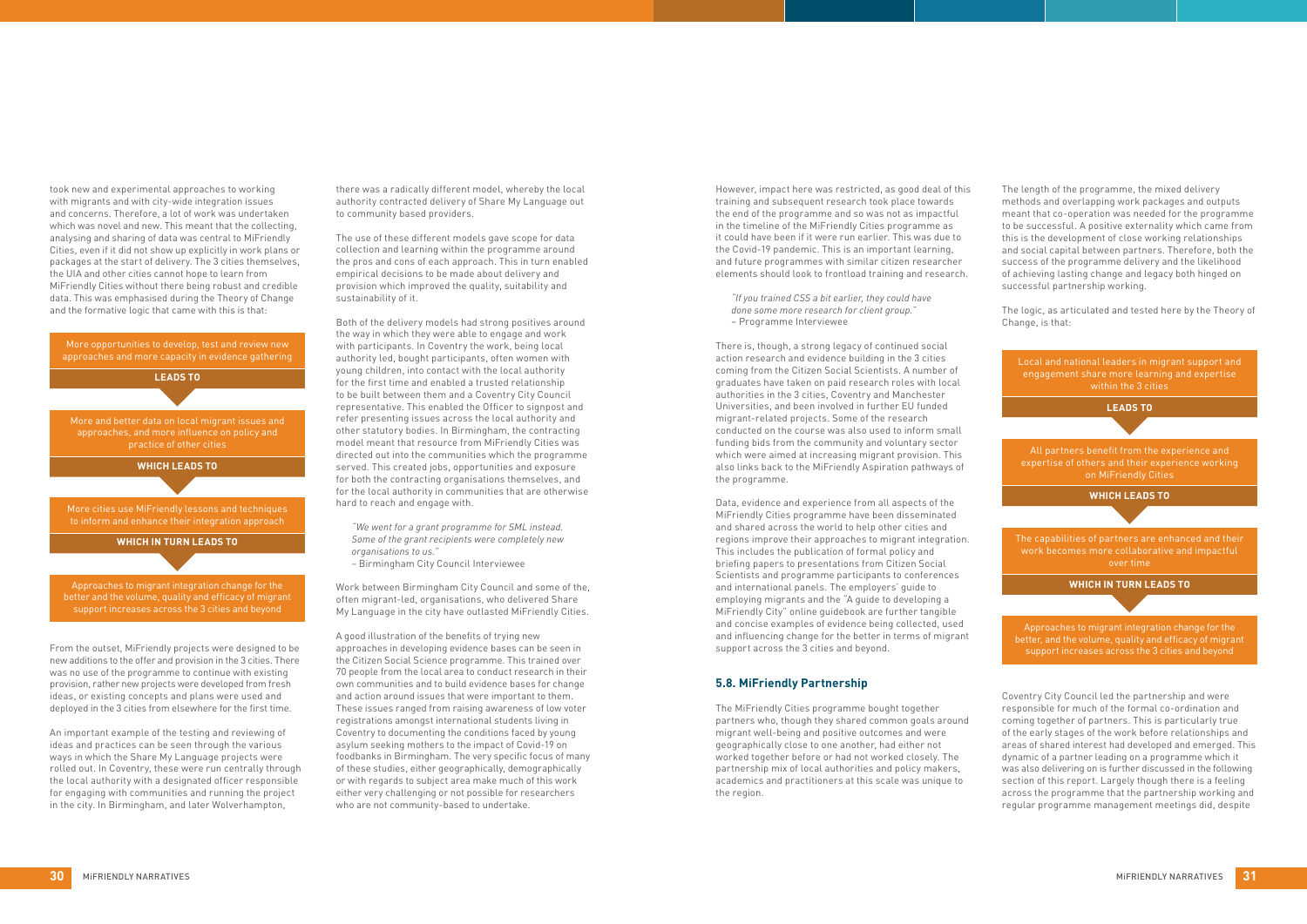

administrative tensions, bring local and regional experts and interested parties in migrant integration together to co-operate and share their practices.

*"We were exposed to one another in a positive way." –* Programme Interviewee

This positive exposure and coming together benefited partners by giving them a greater knowledge of the related work going on around them and their client bases as well as, in the case of some partner organisations, giving them access and a showcase to their work that they had never previously had.

*"I feel like as there was a bit of a lightbulb moment with the pandemic hit, when people suddenly realised there are thousands of people who have no recourse to public funds, and they no longer have jobs to support themselves. I mean, I feel like we've been saying this stuff for years, but if people don't want to hear it, because it is actually quite complicated and time-intensive." –* CELC Interviewee

This exposure and joint way of working combined to produce more collaborative enterprises between partners. This became especially true when there were key rallying points in the timeline. The first of these came around the mid-point of the programme when MiFriendly Cities sought to define legacy and appoint a Legacy Officer, and the second came shortly after with the Covid-19 pandemic and subsequent lockdowns. Both, in different ways, united partners. In the first instance, Coventry City Council led on encouraging a joint vision for what legacy looks like for the project and stimulated planning and thinking around this, whilst Covid-19 and remote working enabled more frequent meetings between programme partners and the coming together to share practice and ideas about how to move working with migrants online.

*"It was really helpful to see what other people and organisations were doing. It felt like we weren't trying to find out what worked and what didn't work all on our own and all on the fly in a pressure situation." –* Programme Interviewee

*"The local authority member set up the Zoom for the SML group, and we learned how to pass good practice to others."* 

*–* Share My Language Interviewee

The quotes above illustrate this well. The capabilities of

partners to respond to the challenges of Covid-19 and to continue to work with often very vulnerable and isolated cohorts of people in the 3 cities was greatly enhanced by the partnership working of the programme. Practical examples of this included the sharing of expertise around hosting meetings and events online, information about how to help migrants access the funds or facilities which they needed to get online, and ideas and tips about how to tailor content and delivery online. These are real examples focussed around one specific event and series of needs, but the partnership working across the programme saw microcosms of this occurring throughout.

Legacy was the other "rallying point" for partners which enhanced partnership working and collaboration. Here, legacy was seen at different times and by different partners in a series of different, but equally valid, ways. For some interviewees legacy and partnership working were very closely entwined and there was an expectation of continued collaboration and working together.

*"Memories and skills don't go away. Networks will work further. Some things about the connections, synergies won't end overnight" –* Programme Interviewee

Whilst for other interviewees, legacy was very clearly seen as being defined and measured by practical outcomes, such as the submission of future funding bids and planning for further formal collaboration.

*"The three cities and another in the West Midlands are working on a bid together now. Without the success of MiFriendly Cities it wouldn't have been possible. That's a very tangible legacy. Before this, local councils always did separate bids, then they started to talk to each other. So this is a positive." –* Coventry City Council Interviewee

The submission above is a massive achievement in terms of partnership working and all those involved felt that it is not the sort of work that would have been undertaken before MiFriendly Cities. MiFriendly Cities gave the region the confidence to attempt this sort of work and gave those involved in the partnership the ability and networks to pick up the phone and speak to other major regional players to make big bids happen. This is in the dual knowledge and trust that the partners can deliver and that they share the ethos of ensuring that the volume, quality and efficacy of migrant support increases across the 3 cities.

During the evaluation team's analysis of the data from the ethnographic observations, interviews and focus groups/ workshops, a set of recurring ideas, experiences and insights emerged. Over the course of the analytical process, these have been brought together into coherent themes, presented in this section. These themes are a blend of insights on the programme's successes, challenges and sustainability as well as commentary on the processes used by the programme in its approach to innovation. Whilst this section is written by the evaluation team, the themes themselves are based first and foremost in data and come wholly from the experiences of those closest to the programme: they are reflective of conversations during interviews with a wide variety of partners.

5 key thematic areas were identified and are discussed in this section and attempts are made to look ahead at how these findings could potentially influence future programmes, both in process and impact delivery. The section is aligned with a key aim of the evaluation report: to set out how the experiences from this innovative programme can inform future practice in the 3 cities and in other cities around the world.

### **6.1. The Challenge of Definition**

The MiFriendly Cities programme convened 11 partners from different sectors to work and deliver together, in many instances for the first time. Whilst there was a clear determination and intention to work collaboratively from all partners, there were a number of tensions around different working practices and organisational cultures. Often these challenges were most tangible around the perceived need to define key terms in the programme's lexicon. A variety of terms were given as examples of how the need to define the scope of the programme provided both barriers and opportunities.

#### **6.1.1. What do we mean by 'migrant'?**

Parts of the programme were intended to be open to a wide range of beneficiaries, both migrants and nonmigrants, but other parts understandably required the scope to be limited to migrants in the 3 cities. This then meant a decision was required over what the term migrant meant in relation to entry to the programme's offer. Ultimately, for most of the activities, the term migrant was left open and, arguably, undefined. For some partners, this was a relative advantage in comparison with other, more restrictive, funding arrangements and meant that their work could reach people whom they would have ordinarily not have been able to include.

*"The inclusiveness of the definition 'migrant' is a positive thing in this project. Participant data shows the inclusiveness of the region." –* Programme Interviewee

*"Every project has some niche, but within MIFC you can support a very big group, you are not restricted in cooperation and supporting. It's a shame other project aren't as flexible as MIFC!" –* Programme Interviewee

The unusual, inclusive, nature of the programme did though lead to confusion and discussion throughout the duration of the work. This was particularly the case in frontline organisations which have a long experience of working with refugees, asylum seekers and migrants in more prescriptive funding models.

*"There is an unclear definition of 'migrant' within this project. Who are they? Is it any person whose family or who hasn't been born in the UK? That's a large cohort with very different experiences." –* Programme Interviewee

Part of the issue here was that although there was clear messaging within the senior partner leads and those attending partnership meetings, this was not always trickled down and conveyed to frontline staff or volunteers. Based on the interview data, it is likely that some would-be participants missed out on inclusion in the programme because of this. Marketing and promotional material, particularly in the earlier stages of the programme took longer to produce because of uncertainties around who classed as a migrant and who was eligible to participate in MiFriendly Cities projects.

Beyond this, though, some partners felt a degree of concern that the open approach led to work that was not focussed on or prioritised to those who needed it or could benefit from it the most.

*"Migrants – this one big group. It doesn't really work, so I think it would have been helpful at the beginning if we've done a bit of segmenting of target beneficiaries for the project. And I think we would be a better use of resources in some way, but we would have targeted this group of people and these type of activities, etc. to address identified needs. So you can say we're targeting undocumented young people because we've identified this need, we're targeting people moving from benefits to employment because we've identified this need."*

*–* Programme Interviewee

# **6. MiFriendly Key Themes and Insights**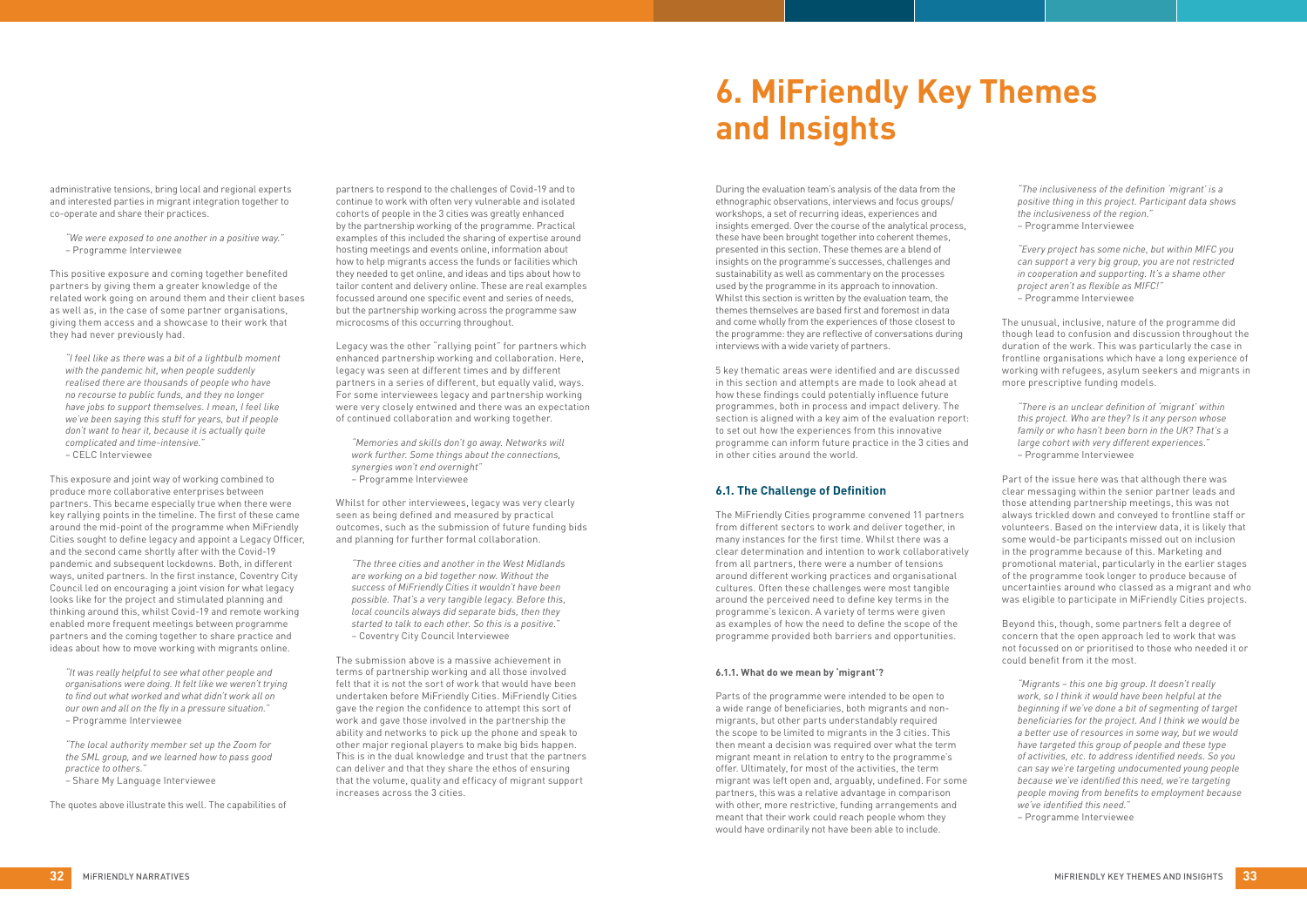This was a concern shared and one which reflects the work of many of the partner organisations who struggle on a day to day basis to get provision and to work with those who are most in need, and who fall through the cracks or out of focus in other areas of provision. More specific, targeted work streams here may have mitigated this, as would more open, productive and inclusive discussion on how the programme could best apply definitions to its diverse portfolio of activities.

#### **6.1.2. Vulnerability and Integration**

A similar lack of clarity around other widely used, but contested, terms such as 'vulnerability' and 'integration' existed. This is to be expected, given the wide range of partners and the different roles and fields from which they are drawn, but did cause slowdowns and tensions in the partnership which, with hindsight at least, could have been entirely preventable. Future multi-partner programmes could begin by co-producing an agreed terms of reference for such words and terms.

On a programme management front there was also ambiguity around some of the targets and indicators of the MiFriendly projects. This included indicators around Active Citizenship and health messages. With the former the concept was felt to be vaguely defined, whereas the definition of the latter was seen by some partners as being too broad and indicators on what a "health message" is or was lost any real sense of meaning.

*"What is a health message anyway? Is it 1 message to 6000 people, or 6000 messages for 1 person each? What is more important, the quality or the quantity? 6000 is an arbitrary number. What is better, a Facebook post that reaches a lot of people, or a very detailed one-to-one in-depth conversation? In my understanding, numbers are irrelevant in that respect. I see that targets are needed, but still." –* Programme Interviewee

This lack of clarity around terms and definitions is indicative of the general strategic ambiguity which was described by most partners and possibly linked to the high staff turnover in the programme. This turnover was a recurrent theme in interviews but it was also acknowledged that this was unavoidable in many cases and not related to the programme or working conditions. Again, these challenges around definitions could have been avoided or mitigated with a clear and agreed terms of reference at the inception stage of the work.

### **6.2. Holistic Working**

A recurrent theme in the interviews, and one which was interviewee-led, was that the programme highlighted the interconnectedness of issues, need and problems for individuals and groups. Few participants in the programme who presented a need had only one issue which required assistance and addressing. For instance, an individual with issues around employment could also be likely to have deeper, non-urgent issues around housing, status in the UK or debt, but these issues, typically, are only presented when they do become urgent and reach crisis point.

Central England Law Centre and Homemakers have caseloads of examples of clients who have all started off with them by presenting one problem but deeper interrogation of issues has found a web of vulnerability and life challenges. This illustrates how complex these challenges are and why the comprehensive and flexible approach is needed.

*"This project massively changed my understanding of migrant issues in our city." –* Programme Interviewee

The open structure of MiFriendly Cities gave partners the time, access and scope to get beyond the initial presentation of difficulties and to work with clients in a deeper way, and then to react more holistically. This meant that there were early interventions and not just the firefighting of the presenting issue. This is a better outcome for clients and, generally, more cost effective and easier to manage for partners.

Importantly and possibly as a by-product of the partnership being convened, partners were given contact and access to migrant cohorts with whom they had previously not worked and were unaware of or had been unable to access and assist. There is plentiful evidence in the interview data of untapped demand in the 3 cities for training, ESOL, help in finding employment, legal advice and social contact.

*"Because we want to tell you that it's the crux of the problem for a lot of people, and you can't deny it and it is the reality of why people face so many challenges in finding suitable housing, not living in poverty, finding employment, progressing through their career, accessing whatever health services you know" –* Programme Interviewee

This strand of discussion in the interviews covered nearly all of the MiFriendly Cities work package areas and Theory of Change pathways with great detail around the inequalities in access to provision and the mutually re-enforced cycles of poverty, discrimination and need.

*"I'm saying the national policy environment creates so many structural barriers for people. Then MFC is trying to operate within that, and it's trying to create a welcoming and enabling environment in what is essentially an environment that is structurally very difficult, and why do young people need to get specialist legal advice? To prove that they got a right to live here, why do they need to pay thousands of pounds in fees? Why do they need to hear all of those? Yeah, so you know what I think about this years back. My point is: why aren't [these cities] migration friendly? It's partly about racism, and discrimination, and partly about poverty. Systemic poverty we have, and it's partly about the hostile immigration environment." –* Programme Interviewee

There were recurrent and unprompted linkages between areas of work which could be, and where possible were, linked together in MiFriendly Cities to provide a more holistic and upstream series of interventions for clients. This was felt to be something that could not usually occur in the day to day working of many partners, and was an eye-opening experience for many as to how provision could be better delivered. This realisation that client vulnerabilities are interlinked and underpresented is a major learning from the programme and is suggestive that more holistic and casework focussed interventions are needed at an individual level to run alongside more generic and standardised offers.

### **6.3. Covid-19: Resilience, adaption and delivery**

That a significant proportion of the MiFriendly Cities programme was delivered during the Covid-19 pandemic, and the disruptions to everyday life, migration patterns and working patterns that came with this, is an unavoidable aspect of the programme. It is of little surprise that the pandemic was touched on in all partner interviews and also that many instinctively began to selfdefine and frame their recollections of the programme into pre-Covid and in-Covid times.

With regards to project delivery, the diverse nature of projects and delivery methods in MiFriendly Cities meant that different strands of work were impacted in very different ways with some flourishing and finding a key role to play in pandemic response, whilst others were forced into hiatus and saw targets and levels of

engagement slip away through no fault of their own. Though the flexible and responsive attitudes of the UIA and Coventry City Council are to be commended, for partners in the latter cohort, this was still a source of immense frustration.

*"Some things were overdelivered, some things couldn't work anymore, especially those courses and community programmes that were meant to be face-to-face." –* Programme Interviewee

The Furniture Factory was typical of the MiFriendly projects which relied on the use of physical equipment and space and which would not only have been unsafe but also, at times during the pandemic, illegal to undertake.

*"Our targets were achievable before the pandemic, but then they became impossible to achieve them. Some of the staff was furloughed, an important coworker of ours passed away, and when lockdown was lifted, the regulations were still too strict for us. We had problems with regular testing of our existing participants, and we could not take new participants, as their Covid status was unclear." –* Programme Interviewee

A challenge for all of these projects and delivery methods which were placed on Covid-19 related hiatus was maintaining contact with participants and their momentum and enthusiasm. Particularly where participants had little other social contact or interaction, besides their MiFriendly involvement, the data shows that many partners took extra time to continue to engage remotely and virtually with them because of a perceived duty of care.

*"Apart from language development, people also knew that there is a space every week where they could see each other. It was really important. Isolated people were hit by pandemic even more. We were worried for them." –* Programme Interviewee

This pastoral care is not something which is recognised in project management outputs or programme targets, or which partners had to do, but undertaking this engagement is true to the ethos of both MiFriendly Cities and the individual partner organisations, and is deserving of recognition and mention here.

Whilst some delivery methods struggled and projects were side-lined, others saw new impetus and focus, particularly the Health Champions work.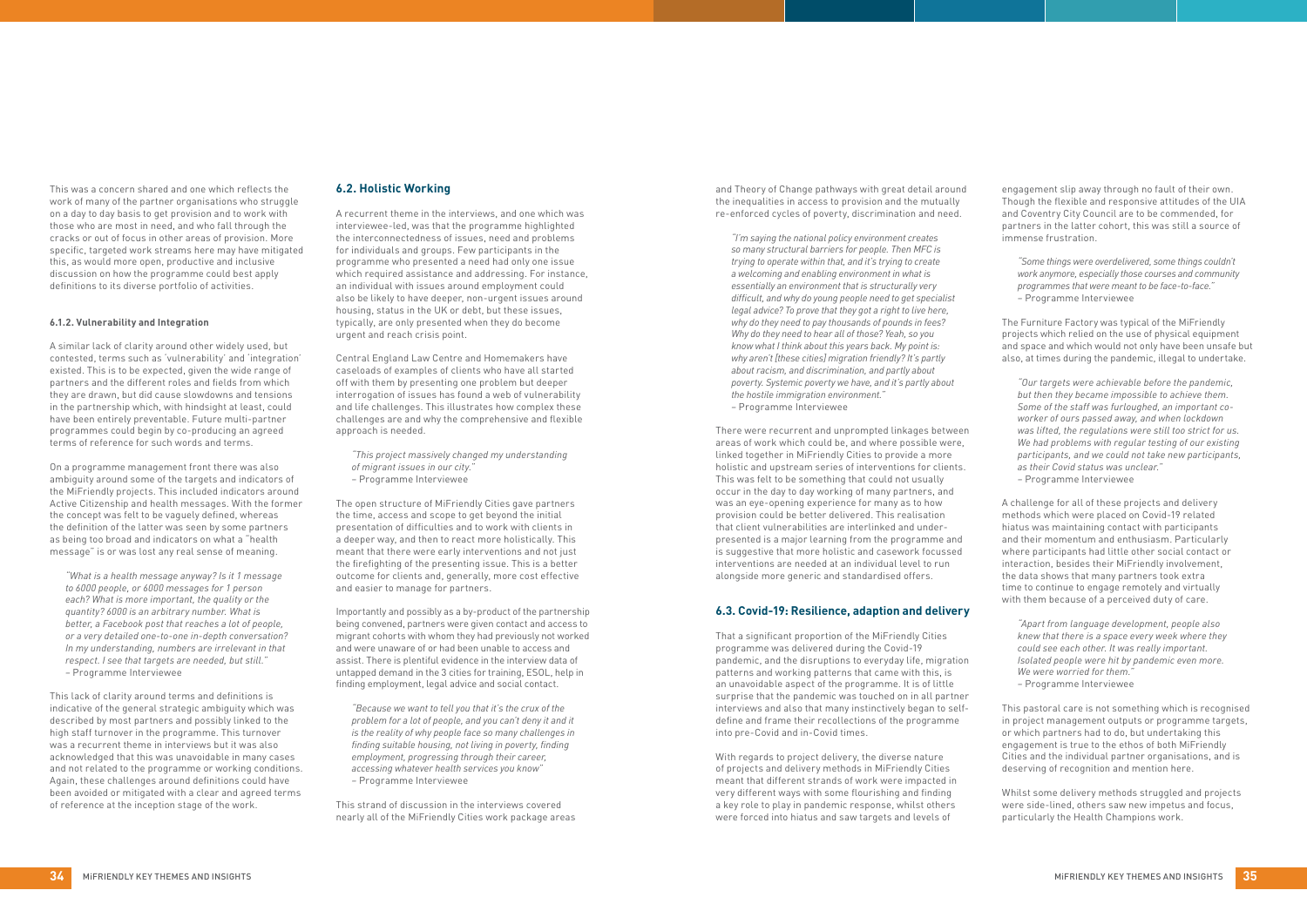*"The task of Health Champions was more unclear before the pandemic. After the pandemic started, it became clearer what the most important messages are to spread."*

*–* Programme Interviewee

The Health Champions model allowed for the quick translation and dissemination of urgent public health messages during the pandemic, and reached people living the 3 cities via means which otherwise could not have been met in more formal, organisation-led ways by partners. There were teething problems and the Health Champions did, according to interviewees, unwittingly pass on false information on several occasions, but within a relatively short period Health Champions were reminded of the importance of only using official links and sources in their messages. Overall though, the response of the Health Champions became a key part of public health messaging in the 3 cities and *"likely saved lives".* In Wolverhampton, the City Council are still using the Health Champions WhatsApp group to share information about vaccinations and other public health messages.

The Citizen Social Science course run by Coventry University benefited from the online model adopted during the pandemic. A CSS cohort ran in traditional in-person format towards the beginning of MiFriendly Cities delivery and attracted 5 participants, but the cohort which ran in February 2021 saw 74 participants sign up and take part online. Reasons for this greater sign up were given by students as being the flexibility which it gave to them around other commitments (including childcare), that they were more comfortable and confident online than in entering a university building, and that the financial costs and commitments were lower. Even though MiFriendly Cities would pay for travel for participants to attend in-person CSS courses, this was still a barrier to participants with low incomes. Being reimbursed for travel requires an act of faith on the part of the participant that this reimbursement will definitely happen and that it will happen in a timely manner. Interviews with online participants suggest that they would have not been willing to take this leap of faith and therefore would not have attended an in-person course. Coventry University are now looking to continue with CSS delivery in online only formats following the experiences during Covid-19.

In terms of partnership working and the project management of the programme, the effects of the pandemic and disruptions were largely positively framed by most partners. Central England Law Centre describe the realisation that there are a very large number of people living in the 3 cities who have no recourse to public funds or statutory support as a "lightbulb" moment for other partners and feel that this affected partner thinking more than any presentation from the Law Centre had previously.

This and the relatively smooth transition for partners to online ways of working, even if not delivering, meant that partnership working was generally perceived as being better and more open after the disruption of lockdown than before. Some partners attribute this to more frequent (online) meetings with other partners, some to the programme coming together to tackle a common enemy in Covid-19, and others, perhaps more pertinently to the innovative nature of the UIA, to the focus on prescriptive targets and outputs being lessened and shifted towards finding new ways of working.

*"The pandemic took some of the paperwork stress away, so in the final year more delivery was possible." –* Programme Interviewee

And to repeat an important observation:

*"Some things were overdelivered, some things couldn't work anymore, especially those courses and community programmes that were meant to be faceto-face but we were given space to adapt" –* Programme Interviewee

Overall, the qualitative data shows that the impact of the Covid-19 pandemic on MiFriendly Cities was surprisingly varied and, in more ways than may have been expected, positive. It did mean that some work could not be delivered but it also shone new, and bright light, on other areas of the programme, and encouraged newer ways of working to deliver and closer partnerships between statutory bodies and migrant-led areas of community outreach and action.

# **6.4. Programme Structure, Bureaucracy and Management**

The subject of programme structure, management and bureaucracy was one of the most common, and contentious, thematic areas to emerge in the partner interviews. Discussion here often became a distraction from covering topics around programme delivery and frontline work undertaken with participants in making the 3 cities more migrant friendly. This is unfortunate but reflects the lived reality and experience of nearly all partners, whichever side of the bureaucratic and programme management divide they were speaking from. This section therefore does not seek to apportion blame or to take sides for or against partners in the programme. It instead will focus on what can be learnt by partners and other cities and programmes to make future delivery and management of multi-partner programmes more optimal. It is a reality of funded work that reporting and programme management are, and will be, required of partners, and there are areas of learning and reflection here from MiFriendly Cities.

One of the main themes in the interviews with partners was the difficult juxtaposition between the MiFriendly Cities programme aspiring to be innovative and dynamic, and the management of the programme and the reporting methods being perceived as being *"fixed"* and *"driven by the original bid"*. The balance between delivering work in the ethos of MiFriendly Cities and delivering towards the targets of the programme was a fine line to tread and, as performance and payments were linked to the meeting of targets, the programme began to naturally gravitate towards a target driven model.

*"This project is heavily target-driven. It is the targets that are discussed at project meetings, not the social impact." –* Programme Interviewee

*"We should focus on the approach, not the numbers of participants."*

*–* Programme Interviewee

The position that this placed Coventry City Council as programme managers in was largely understood and appreciated by interviewees.

*"Any externally funded project needs to fit the funder's requirement. It causes frustration, but needs to be done." –* Programme Interviewee

*"I think it was massively complex for Coventry City Council. What they possibly weren't great at was translating that down to the partner level into something more simple and manageable. So maybe that's the criticism. I think they did a good job, and they were trying to do the best within the understanding of contract management"*

*–* Programme Interviewee

There were perceptions of organisational culture clashes in the way that programme management was handled, and of how meetings were arranged and held. This is

likely a reflection of a number of factors including the different organisational cultures in the public sector, the community and voluntary sectors, and the personalities in the room. A rarely acknowledged facet of the programme meetings was that nearly everyone present was senior in their own organisation but not senior in the MiFriendly Cities partnership and that this, naturally, creates power imbalances and challenges in operating.

Coventry City Council were in a difficult position in the programme operating in dual roles as the contract managers and as delivery partners on the project. This creates a challenging dynamic in the relationship between them and other partners, and impacts the wider programme. This observation is not a critique of Coventry City Council and the management of the MiFriendly Cities contract, but rather is a critique of the model and something for UIA to consider in future multi-partner projects. The UIA could also consider having a greater presence in the programme in meeting with partners and attending programme meetings. In essence, this could remove the partner managing contracts from the undesirable *"middleman"* role in mediating between partners and outputs.

Interviewees described a greater level of flexibility and leeway in adapting and working as the Covid-19 pandemic unfolded. Here, the programme management team at Coventry City Council and the funders at UIA were seen as being responsive and receptive. This was a common pattern whereby there were lots of underlying strains and tensions in the programme, a dislike for administration and the target-driven nature of reporting all reinforced the existing pressure on partners of delivering a major project with a diverse client group in an often challenging environment.

The word *"pressure"* was very frequently used and Coventry City Council was perceived, at least early in the programme, as being the source or the face of this pressure. However, when Covid-19 struck in early 2020, there was a shift in where this pressure was perceived in coming from and how the programme was managed overall and run by partners.

It may be overly simplistic to attribute changes in programme administration and the pressure felt by partners to the pandemic though. A relatively common theme, albeit not emphasised by interviewees, was that building up social action projects, particularly with disengaged or hard to reach groups, takes lead in time.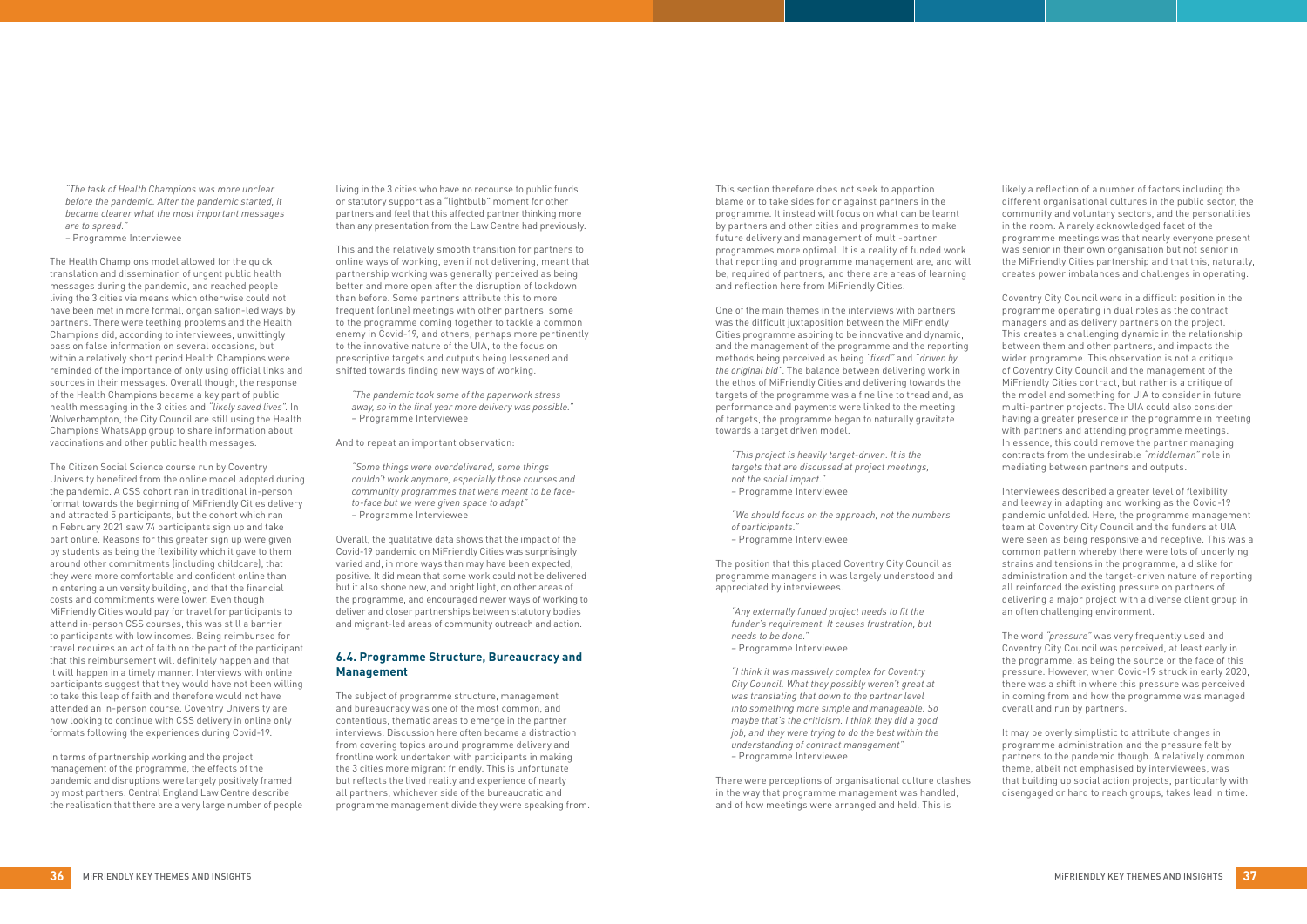*"Massive, big pressure, and we just started the programme. I still don't know why there was so much pressure and why we were expected to do so much within a short timeframe. Even the season was not good for that type of activity. But it was like: you have this contract and now you need to deliver. We understood that, but it was all about the targets" –* Programme Interviewee

It is entirely possible, and output data bears it out to some degree, that progress towards meeting targets was not linear over the whole duration of the programme, and that pressure was building on perceived underperformance in the earlier delivery phases before the projects had any chance to run to their planned capacity. This lead in time required to get works up to capacity, and the subsequent lack of mitigation for this with regards to performance indicators, is an important learning for all multi-year programmes: nonlinear targets should be considered where appropriate.

This is further qualified by a perception amongst several interviewees that the partnership working and programme delivery had gone through a hard initial teething phase and now were both starting function much more effectively.

*"Unfortunately, I don't think [the partnership] has reached its potential. Yeah, I think we're just getting to the point where we could start to have that." –* Programme Interviewee

*"Relationship is an ongoing thing, we constantly needed to learn from it. This is a big project with a lot of information. Relationship [among partners] got better with time."*

*–* Programme Interviewee

Much as with the non-linear progress of the output targets, the partnership and relationship building, especially in a new, high pressure environment, can, and did, take time. It was a source of frustration to some interviewees that the programme ended, as it was reaching a productive phase of outputs and partnership work.

### **6.5. Legacy and Sustainability**

Legacy as a concept was built into the MiFriendly Cities programme from the very beginning with the view to a legacy strand of work coming online and beginning midway through programme delivery. At the end of 2019 and into the start of 2020, the programme partners began discussions around the appointment of a Legacy Officer to the work, and co-produced a job description and key outputs for the role. This was seen as a "rallying point" for partners and all were engaged with the principle of the appointment. The interview data shows that the appointment was regarded as a turning point in the longer-term focus of the programme.

How the work of MiFriendly Cities could continue after the end of the programme was a theme in all interviews and was interviewee led. It is a positive sign for the programme that the interviewee was always exploring how it could continue, and not questioning whether or not it should. This aside though, there was little consensus between partners as to what legacy or sustainability mean in the MiFriendly Cities context, with two broad camps emergent.

In one camp, legacy and partnership working were very closely entwined, and there was an expectation of continued collaboration and working together between partners and/or other involved groups or participants in the programme. This fits with the more tacit model of community development. In the other camp, legacy was very clearly seen as being defined and measured by more tangible outcomes, such as the submission of future funding bids and planning for further formal collaboration. The evaluation team believe both to be valid expressions of legacy and sustainability and both will be explored and interrogated in this section.

There is plentiful evidence in the qualitative and quantitative data of new networks being created amongst migrants and the organisations working with them across the 3 cities. Often these have resulted from the first engagements which migrants have had with the MiFriendly Cities programme, and developed from there into independent and robust social capital. In one typical instance, 3 Iranian volunteers attended a workshop hosted by MigrationWorks and ended up becoming involved in later exhibiting their own work and the social innovation projects. In another such example from early 2020, a 'Community Sewing Group' joined up with a project called 'Game of Homes' in an exhibition in Wolverhampton called 'This is me!'. This involved groups and individuals coming

together from different ethnic communities, cultures and religious groups to promote greater awareness and understanding of each other's faith and ethnic heritage and to showcase their work. This laid the groundwork for future collaborations which are now ongoing.

The more macro level, and harder indicators around legacy and sustainability are relatively easy to capture and to document. There is now a closer level of cooperation and shared working across the relevant local authority teams in the 3 MiFriendly Cities, and collaborative bids involving all 3 and other West Midlands cities have been written and submitted for externally funded work which can follow on from this programme. There is a strong feeling amongst the involved partners that this would not have happened prior to MiFriendly Cities, and so the bids themselves, and the working relationships, are a strong legacy indicator of the programme, as well as a desire on behalf of the 3 cities to continue building towards cities in which all those living within them are supported.

A further ongoing example of the capacity and legacy built by the programme is the involvement of Migrants Work and participants in MiFriendly Cities projects in a bid to the Home Office to work on the prevention of modern slavery. This bid and partnership stems from issues identified in the 2019 MiFriendly Cities Employers Survey that identified barriers which employers in the 3 cities faced in employing non-EU migrants. This evidenced an employer-side gap in knowledge and skills around right to work and immigration policy for non-EU migrants, and a workshop in March 2021 with 36 local employers gave more detail and insight to these deficits. Migrants at Work, a migrant-led social enterprise which was supported by the programme, are now working with the Home Office on developing these findings into a pilot training package for employers. This shows strong legacy in the 3 cities with regards to the capacity of migrant-led social action and enterprise but also nationally in the ability in influence wider policies and employers.

The LEAP project in Coventry has also seen a de facto extension of some areas of MiFriendly Cities delivery, including elements of Share My Language. This, in part, was felt to be due to the success and the evidence base of delivery during MiFriendly Cities. That the concept was able to be developed and tested with UIA funding and then to continue afterwards is exactly the development of innovative thinking and practice that the programme is supposed to enable.

Finally, the construction and opening of Hope House, the only capital infrastructure project in the programme, is a major contribution to the sustainability of migrantled social action and provision in Coventry. Hope House is a venue for co-working, exhibitions, support groups and community events for all in Coventry, and will serve to bring migrants and non-migrants into contact with one another. This would not have been built without MiFriendly Cities, and it being in place now has lifted the capacity and capability of migrant-led social action in the city going forward.

An often overlooked area of legacy of the work done by the programme and partners is the impact that it has had on the lives of people in the 3 cities. The work done by Central England Law Centre, for instance, has seen over 100 migrant children granted indefinite leave to remain in the UK and this, by definition, is a lasting impact that will outlast any funding stream and give those young people a greater opportunity to lead prosperous and secure lives. In discussions around legacy and the management of it at a macro level, these more micro level human impacts should not be overlooked or taken for granted.

The ending of the programme also brought to the surface the challenge of ending delivery to participants and this is understandably an emotive issue for partners involved in frontline delivery.

*"If the project ends, it will be a brutal abandonment. For a long time, we did persuasive communication, spent lots of time with building trust and community. So some continuation should be there, people need to be motivated, it can't be ended now. The last session is coming"*

– Programme Interviewee

Especially where participants have been engaged in a programme or project for the first time, either because they are new to the UK or because they have been socially isolated in the past, there is often an expectation on the behalf of the participant that the provision which they are accessing is business as usual. Therefore, the idea that it ends and that there is no continuation, follow-up or replacement is not considered and comes as an upsetting shock. Partners who delivered frontline expressed concern in interviews that they will need to continue to provide unfunded provision to some participants after the programme ends just to keep them engaged and not to lose the confidence and trust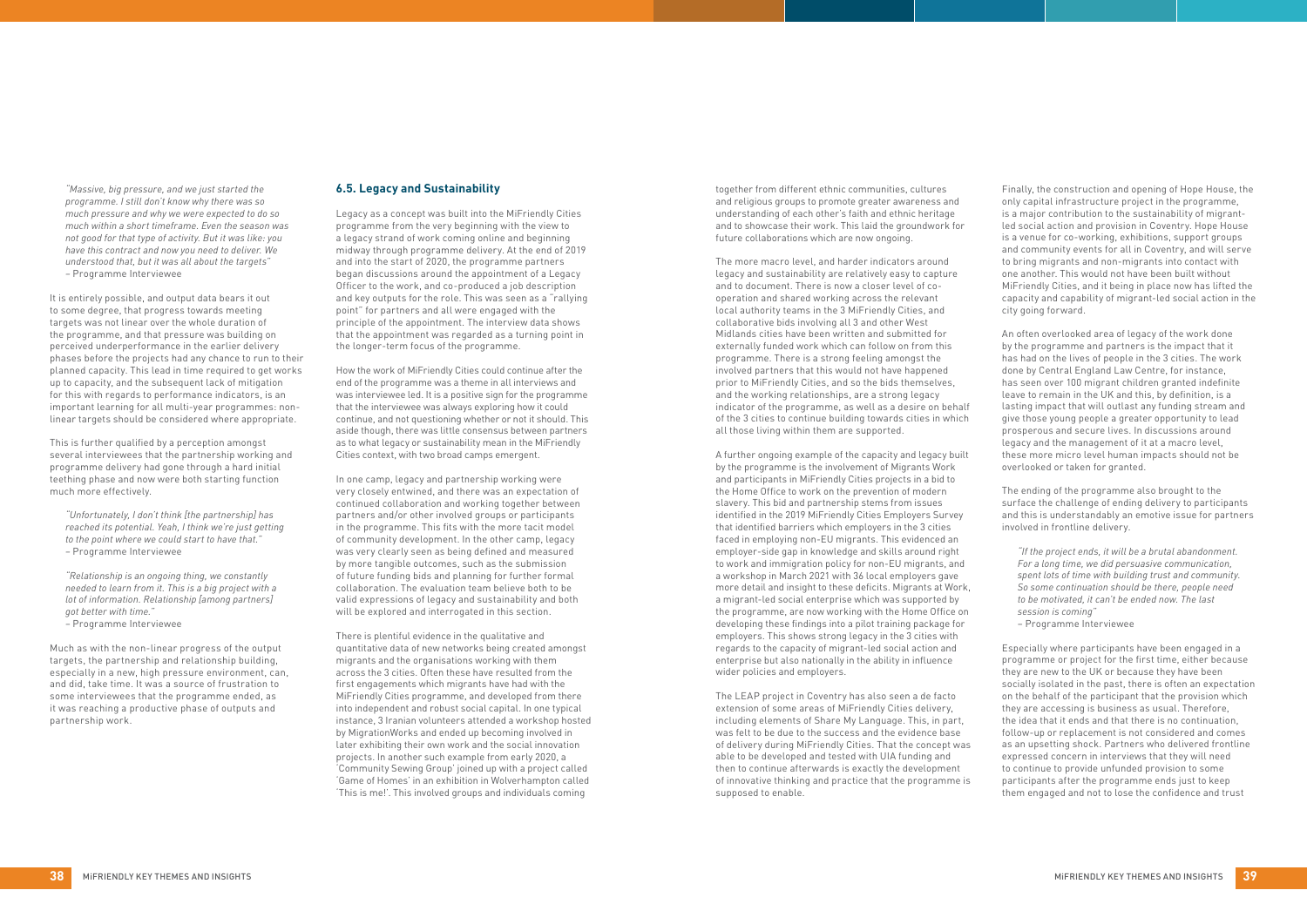that has been built up during MiFriendly Cities. This is a common issue in all funded social action projects and programmes and is not unique to MiFriendly Cities, but some interviewees argue that a greater focus on legacy during the programme may have helped avoid or soften this hard ending.

*"No doubt that even though some things continue, if you don't have a gradual approach to how you follow up on people, meet, provide equipment, provide a space, they will fall off the cliff. Some things will be lost, which is bad. Lots of things are just finishing. The next project, the next funding arrives. Everyone was so committed to this work, but this funding is over, and so is my two colleague's roles. It is a big problem."* – Programme Interviewee

Similar concerns around a drop off and lack of legacy planning, but in terms of MiFriendly Cities content and material rather than people, was also raised by a number of partners.

*"There hasn't been enough planning for the future in this respect. How can we continue using the MiFriendly Cities platforms, and so on. So much of content won't be used anymore once the project is over."* – Programme Interviewee

For some partners, the planning and collective thinking around legacy and sustainability was only really seen in the lead-up to the appointment of the Legacy Officer. This perception is a marked turning point for many in the way that the programme was viewed internally and managed.

*"The tone changed and there was a point when we started talking about the legacy work. People started to shift their head away from target to what we are actually trying to achieve and what are we trying to learn, yeah. That was like the first meaningful conversation we had when we started talking about the legacy officer."* – Programme Interviewee

Across the majority of interviews on the legacy and sustainability of the programme, there were questions around whether or not the Legacy Officer could or should have been appointed earlier, or even at the beginning of the programme. The work undertaken by the Legacy Officer was universally praised and seen as beneficial, but those partners who either faced the cliff-edge in terms of client provision, and/or who haven't secured

- Engaged with at least 1.370 participants across Birmingham, Coventry and Wolverhampton. These participants came from at least 99 different countries and represented a full spectrum of ages and migrant statuses and experiences.
- Delivered on 30 distinct areas of work and met or overachieved on targets in 26 of these. This includes the delivery of 394 Share My Language sessions, 95 rights awareness sessions delivered to young people, at least 16 new social enterprises being started, and 79 Citizen Social Scientists being trained.
- Developed innovative ways of working with migrants and growing migrant led social action and voice in the 3 cities.

further funding and been able to keep staff in post after the programme, tend to lean strongest towards an earlier appointment.

There appears, from the data and experience of the programme, to be little doubt of the positive impact that the Legacy Officer made in terms of ensuring the sustainability of networks and some areas of work, in promoting the programme externally and in helping secure further funding for migration and migrant-led community development work to take place in the 3 cities. That legacy and sustainability was put on the agenda of the programme with around half the duration of delivery to run was also seen as being an important factor in focussing the mindset of partners to looking beyond the programme. However, that legacy and sustainability was not defined or fully discussed until this point is highlighted as a weakness in the programme by a number of partners and early appointments of legacy staff, or at least discussions of legacy and sustainability, should be considered in future large programmes.

- That an open approach without barriers to entry for programmes work in engaging a wide range of participants and in creating social and cultural contact between people of different backgrounds. This is important for both programme reach and in promoting integration and positive social relations.
- Convening a partnership with a wide range of organisations from different sectors, including statutory and community & voluntary, allows for a wide range of skills and experience to be harnessed, and promotes more effective and holistic ways of dealing with participant need.
- • Successful engagement of migrants and migrant groups with the offer of development and assistance in meeting aspirations is an effective way of promoting migrant-led social action and raising the profile and influence of migrant people and populations. However, projects and initiatives take time to develop and take off, and that engagement and the building of social capital with migrants can be a longer term process that is non-linear.

MiFriendly Cities has been a well-run programme that has made positive differences to the lives of those it works with, and in the 3 cities in which it operates. It has achieved this in an unprecedented period of political and social upheaval in the UK and, also, in the midst of a pandemic and global shutdown.

Despite the circumstances in which it operated, MiFriendly Cities:

That the partnership has delivered a complex and highly diverse programme in spite of the difficulties faced is a credit to them. The ethos of the MiFriendly Cities programme was maintained as circumstances, ways of working and client group needs changed.

The complexity and wide range of both work undertaken and stakeholder groups involved informed the need for the approach taken by this evaluation. The formative process, starting with the Theory of Change and with data gathered over an 18-month period allowed for the capture of externalities and change in the programme as well as a valid and robust dataset of final outcomes. As a learning exercise for the partnership, and other cities wishing to emulate the programme, this is important and this could not have been achieved in a more summative piece.

Whilst the Covid-19 pandemic affected programme delivery and did inhibit much of the direct engagement and face to face working which was planned for the mid and later stages of the programme, there were still very real examples of impactful and innovative approaches to making the 3 cities more migrant friendly. Key learnings here are:

These are tangible outcomes which have improved the lives and future opportunities of migrants living in the West Midlands and which have made the three cities involved better able to serve those who live, or in coming years will live, in them, including non-migrant populations. This was a core purpose of the programme.

Though formal delivery and monitoring of the programme is now over, the next phase in the lifecycle of MiFriendly Cities is a crucial one and there is much to be gained, or lost, by how the legacy and sustainability of the work plays out. The focus on legacy in the final phases of delivery, driven by the appointment of a fulltime Legacy Officer, was hugely important, and the benefit of this approach will continue to be felt in the West Midlands for many years to come. Having 3 large local authorities in the same region collaborating on the programme and building working relationships over the duration has led to a number of bids and opportunities for follow on work to take place, and in some cities work is already ongoing at the time of writing. Some areas of the MiFriendly Cities work though have either been wound down or ceased operating completely and, where trust and engagement has been built with local migrant communities, the partnership should aspire to keep these connections and relationships open.

# **7. Conclusion and Recommendations**